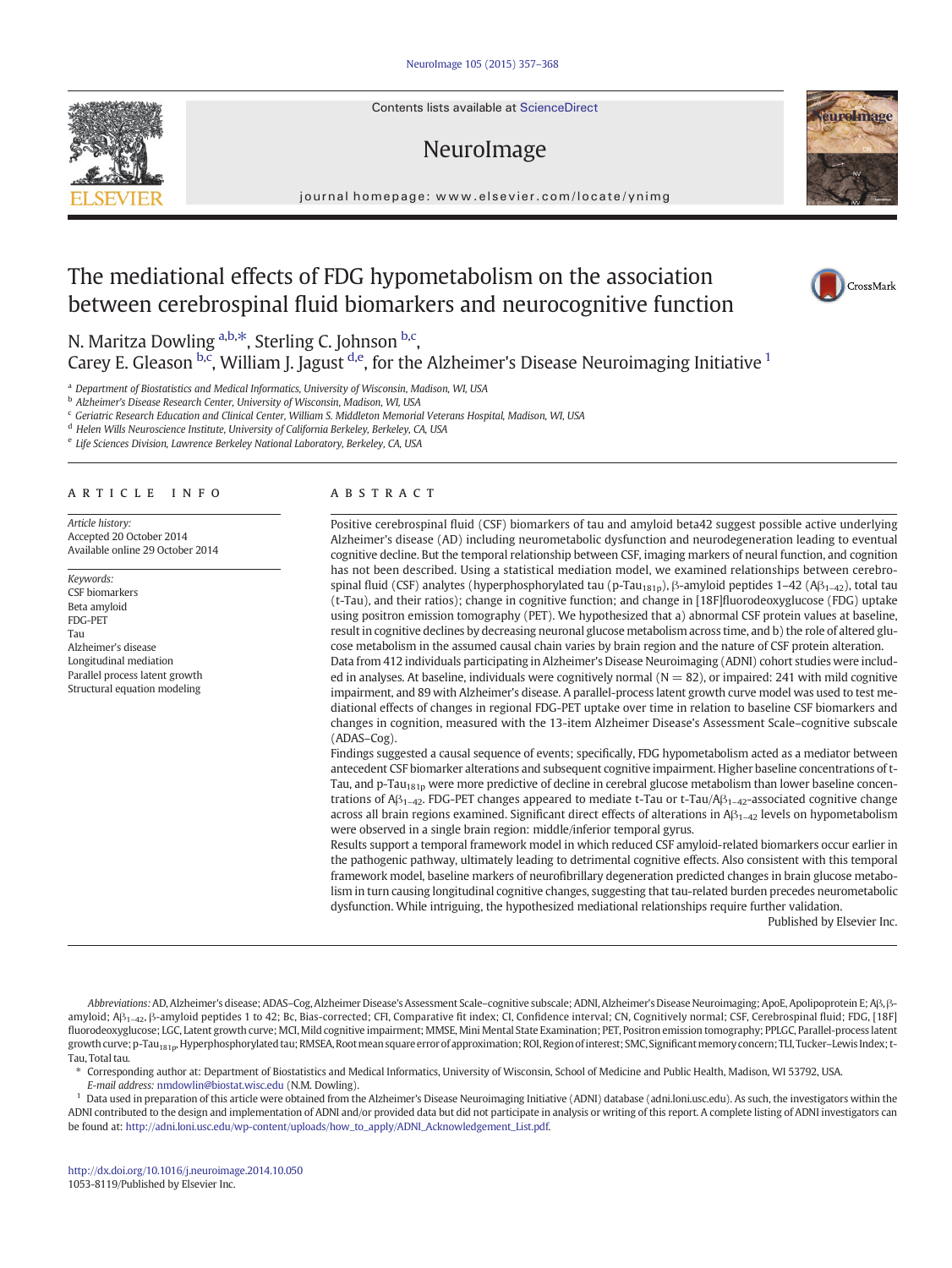# <span id="page-1-0"></span>Introduction

A number of studies have investigated the efficacy of specific potential biomarkers of Alzheimer's disease (AD) pathology in the cerebrospinal fluid (CSF) and regional cerebral glucose metabolic rate, measured by positron emission tomography (PET) imaging with [18F]fluorodeoxyglucose uptake (FDG-PET), to predict outcomes, discriminate between disease stages, and assess prognosis [\(Choo et al.,](#page-10-0) [2013; Herholz, 2003; Landau et al., 2010](#page-10-0)). The most frequently studied CSF analytes in AD for prognostic accuracy include markers for neurofibrillary degeneration (i.e., total tau [t-Tau] and hyperphosphorylated tau at threonine 181 [p-Tau<sub>181p</sub>] proteins) and β-amyloid (Aβ) plaque pathology (A $\beta$  peptides 1 to 42 [A $\beta$ <sub>1-42</sub>]). Compared to individual markers, ratios combining CSF measures have been shown to be stronger predictors of cognitive decline in different populations. For example, elevated ratios of p-Tau<sub>181p</sub>/A $\beta_{1-42}$  and/or t-Tau/A $\beta_{1-42}$  predict cognitive impairment within a few years of onset in non-demented older adults [\(Craig-Schapiro et al., 2010; Fagan et al., 2007; Li et al., 2007;](#page-10-0) [Roe et al., 2013](#page-10-0)), conversion from mild cognitive impairment (MCI) to AD ([Hansson et al., 2006](#page-10-0)), and faster progression of functional and cognitive deficits in individuals with incipient dementia of the Alzheimer type ([Snider et al., 2009\)](#page-11-0). Similarly, in group studies FDG-PET has been consistently shown to be sensitive in detecting neurometabolic dysfunction even at the preclinical asymptomatic stage of AD, which strongly suggests its suitability as a marker to study the effect of disease pathology on brain metabolic function ([de Leon et al., 2001; Drzezga](#page-10-0) [et al., 2011; Jagust et al., 2006; Mosconi et al., 2013, 2010, 2009;](#page-10-0) [Reiman et al., 2001](#page-10-0)). Furthermore, FDG-PET studies with cohorts of cognitively intact middle-age and young Apolipoprotein E (ApoE) ε4 carriers have also revealed MCI- and AD-like patterns of metabolic lesions in the same brain regions typically affected in clinical AD [\(Mosconi et al., 2008; Reiman et al., 2001, 1996\)](#page-10-0). FDG PET and taurelated CSF analytes are both indicators of neural injury, but the temporal effects of these markers on each other and on cognitive decline have not been studied in a multimodal framework allowing for formal tests of mediational hypotheses.

Over the past decade, many studies have focused on defining the associations between symptom severity, alterations in CSF constituents or Aβ deposition, and concomitant or co-occurring decreased FDG uptake in several brain regions including parietal, temporal, and posterior cingulate gyrus. These associations have been largely studied in cognitively normal individuals [\(Petrie et al., 2009\)](#page-11-0), those with MCI and AD compared with normal controls [\(Arlt et al., 2009; Fellgiebel](#page-10-0) [et al., 2007, 2004; Hunt et al., 2006\)](#page-10-0), or asymptomatic middle-age adults at increased risk for AD [\(Mosconi et al., 2013, 2008](#page-10-0)). Despite the consistent longitudinal research evidence on key AD-related biological changes, only a few studies have investigated longitudinal dynamic changes in multiple biomarkers associated with AD pathology (see, for example, [de Leon et al., 2006; Lo et al., 2011; Sluimer et al., 2010; Zhang and](#page-10-0) [Shen, 2011, 2012\)](#page-10-0). One of these studies ([Lo et al., 2011](#page-10-0)) used separate models, instead of a single multiple-group growth model [\(Muthén and](#page-10-0) [Curran, 1997\)](#page-10-0), to examine the relative associations between rates of change in  $AB_{1-42}$  levels, FDG uptake, hippocampal volume, and rates of change in cognitive function in individuals enrolled in the Alzheimer's Disease Neuroimaging Initiative (ADNI) study. The authors concluded that the pattern of changes across diagnostic groups (cognitively normal, CN; MCI; and AD) obtained in separate analyses provided evidence in support of a sequential association of events in which Aβ amyloid deposition preceded hypometabolism or hippocampal atrophy. However, to the best of our knowledge, no studies have applied longitudinal mediation models to explicate possible causal relationships between multiple biomarkers and their effect on cognitive outcomes in a heterogeneous sporadic disease population. The application of these modeling approaches is important in exploring and testing hypotheses on the role of biological markers in the chain of events that ultimately cause axonal dysfunction and neuronal degeneration. Although the mechanisms underlying these effects are still unknown, model-based hypothesis testing may elucidate causal relationships as possible explanations of these effects.

The present study applied a parallel-process latent growth curve (PPLGC) model ([Cheong et al., 2003; MacKinnon et al., 2004\)](#page-10-0) to test whether the relationship between several analytes in CSF, including p-Tau<sub>181p</sub>,  $AB_{1-42}$ , t-Tau, and their ratios, and changes in cognitive function was mediated by changes in glucose metabolism in subjects diagnosed at baseline as CN, MCI, or AD.We hypothesized that a) abnormal CSF protein values at baseline increase the rate of decline in cognitive function by decreasing glucose metabolism across time, and b) the role of the mediator in the assumed causal chain varies across brain regions and the form of CSF protein level affected at baseline.

# Materials and methods

# Participants

Data used in the preparation of this article were obtained from the Alzheimer's Disease Neuroimaging Initiative (ADNI) database (adni.loni.usc.edu). The ADNI was launched in 2003 by the National Institute on Aging (NIA), the National Institute of Biomedical Imaging and Bioengineering (NIBIB), the Food and Drug Administration (FDA), private pharmaceutical companies and non-profit organizations, as a \$60 million, 5-year public–private partnership. The primary goal of ADNI has been to test whether serial magnetic resonance imaging (MRI), positron emission tomography (PET), other biological markers, and clinical and neuropsychological assessment can be combined to measure the progression of mild cognitive impairment (MCI) and early Alzheimer's disease (AD). Determination of sensitive and specific markers of very early AD progression is intended to aid researchers and clinicians to develop new treatments and monitor their effectiveness, as well as to lessen the time and cost of clinical trials. The Principal Investigator of this initiative is Michael W. Weiner, MD, VA Medical Center and University of California — San Francisco. ADNI is the result of efforts of many co-investigators from a broad range of academic institutions and private corporations, and subjects have been recruited from over 50 sites across the U.S. and Canada. The initial goal of ADNI was to recruit 800 subjects but ADNI has been followed by ADNI-GO and ADNI-2. To date these three protocols have recruited over 1500 adults, ages 55 to 90, to participate in the research, consisting of cognitively normal older individuals, people with early or late MCI, and people with early AD. The follow up duration of each group is specified in the protocols for ADNI-1, ADNI-2 and ADNI-GO. Subjects originally recruited for ADNI-1 and ADNI-GO had the option to be followed in ADNI-2. For up-to-date information, see [www.adni-info.org.](http://www.adni-info.org) The study obtained written informed consent from all participants and was conducted with prior institutional review board approval at each participating center.

The population for this study included all participants with FDG-PET measures (up to the 24-month visit) and neuropsychological data (up to the 36-month follow-up visit) for at least two time points and available baseline CSF data. FDG measures that "failed" local quality control standards, had missing quality assessments, or obtained a "partial" assessment were excluded from the analysis. The study comprised 85.5% of the total sample in ADNI who underwent lumbar puncture at baseline. As shown in [Table 1,](#page-2-0) the final analytical sample included 412 older adults with available data on variables of interest (1363 person–time observations) diagnosed at study entry as NC ( $N = 82$ ), MCI  $(N = 241)$ , and AD  $(N = 89)$ . The participants were mostly male (57.5%), ranged in age from 48 to 89 years ( $M = 72.28$ , SD = 7.32), reported an average of 16.33 years of education (SD  $= 2.62$ ; range, 8– 20 years), and roughly 54% were carriers of at least one ApoE-ε4 allele. [Table 1](#page-2-0) also reports global cognition at baseline measured by the Mini Mental State Examination (MMSE; [Folstein et al., 1975\)](#page-10-0). As a way of evaluating the selectivity of the studied sample, we compared its demographic characteristics with those of the full ADNI participant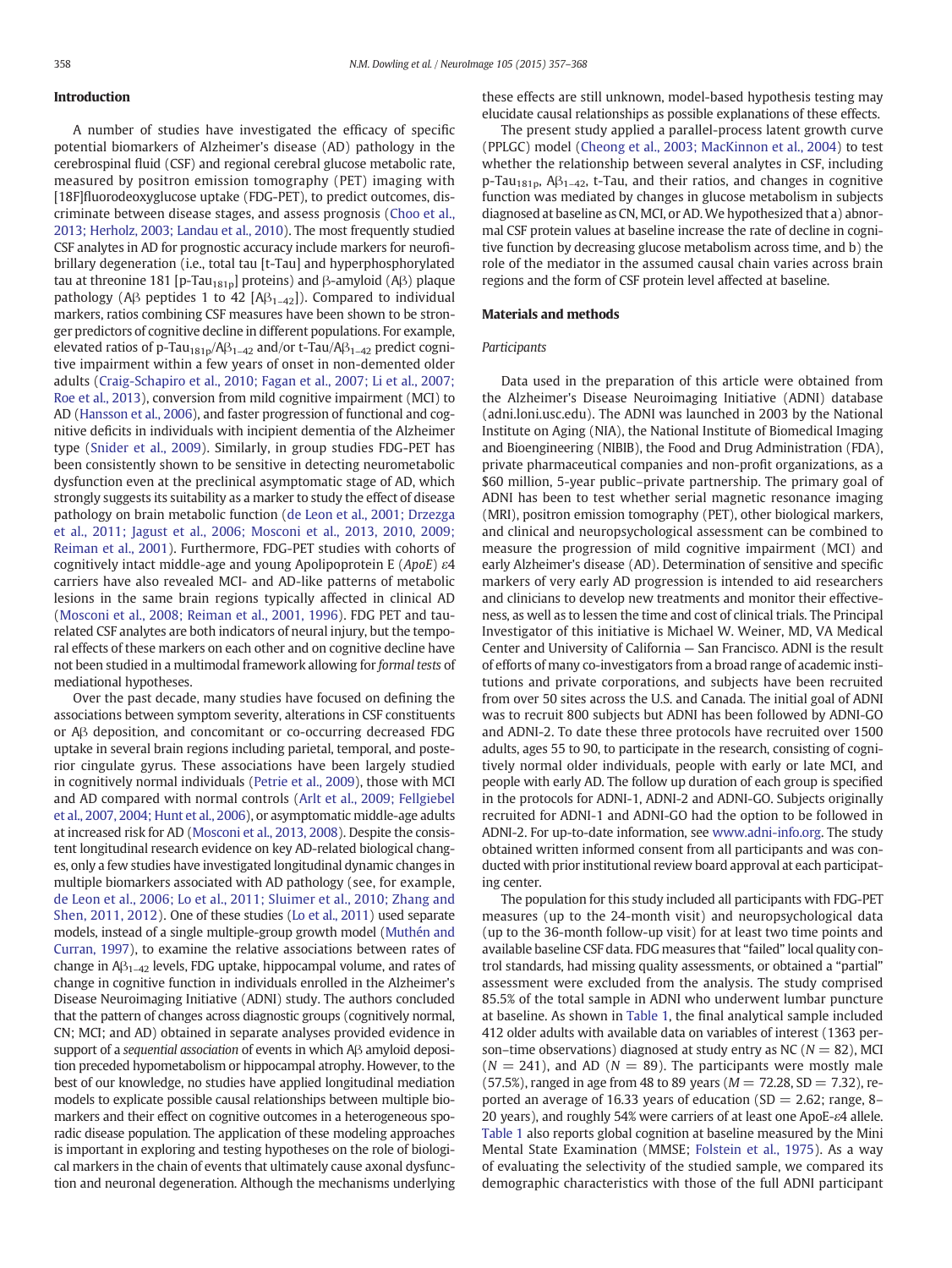#### <span id="page-2-0"></span>Table 1

Descriptive statistics of study variables at baseline.

| Variable                                            | Total          | <b>NC</b>      | MCI            | AD             |
|-----------------------------------------------------|----------------|----------------|----------------|----------------|
|                                                     | $(N = 412)$    | $(N = 82)$     | $(N = 241)$    | $(N = 89)$     |
|                                                     | Mean (SD)      | Mean (SD)      | Mean (SD)      | Mean (SD)      |
| Demographic characteristics <sup>a</sup>            |                |                |                |                |
| Gender (male %)                                     | 57.5%          | 51.2%          | 60.2%          | 56.2%          |
| ApoE $\epsilon$ 4 status (carrier %)                | 54.6%          | 34.2%          | 54.0%          | 75.3%          |
| Age in years                                        | 72.28 (7.32)   | 72.45 (6.66)   | 71.49 (7.41)   | 74.25 (7.35)   |
| Education in years                                  | 16.33 (2.62)   | 16.61 (2.59)   | 16.45 (2.59)   | 15.72 (2.64)   |
| Global cognition <sup>b</sup>                       |                |                |                |                |
| <b>MMSE</b>                                         | 27.03 (2.71)   | 29.06 (1.18)   | 27.74 (1.82)   | 23.22 (2.00)   |
| FDG ROI <sup>b</sup>                                |                |                |                |                |
| Posterior cingulate                                 | 1.30(0.19)     | 1.40(0.16)     | 1.33(0.17)     | 1.15(0.16)     |
| L temporal                                          | 1.17(0.18)     | 1.27(0.13)     | 1.20(0.15)     | 1.00(0.18)     |
| R temporal                                          | 1.18(0.16)     | 1.25(0.12)     | 1.20(0.14)     | 1.06(0.17)     |
| L angular                                           | 1.22(0.19)     | 1.32(0.14)     | 1.24(0.16)     | 1.05(0.18)     |
| R angular                                           | 1.22(0.18)     | 1.32(0.14)     | 1.25(0.16)     | 1.07(0.19)     |
| Composite ROI                                       | 1.22(0.16)     | 1.31(0.12)     | 1.24(0.14)     | 1.06(0.15)     |
| Neuropsychological outcome <sup>b,c</sup>           |                |                |                |                |
| ADAS-Cog-13                                         | 17.67 (10.25)  | 8.67(4.53)     | 15.88 (6.96)   | 31.22 (8.61)   |
| CSF biomarkers <sup>b</sup>                         |                |                |                |                |
| $AB_{1-42}$                                         | 169.89 (56.39) | 211.15 (51.03) | 169.46 (54.95) | 132.61 (34.95) |
| t-Tau                                               | 98.33 (59.01)  | 67.68 (34.21)  | 94.42 (54.86)  | 138.12 (67.12) |
| $p$ -Tau $_{181p}$                                  | 41.54 (24.80)  | 31.39 (21.53)  | 39.85 (21.34)  | 55.60 (30.06)  |
| t-Tau/A $\beta_{1-42}$                              | 0.69(0.56)     | 0.35(0.25)     | 0.66(0.50)     | 1.11(0.64)     |
| $p$ -Tau <sub>181p</sub> /A $\beta$ <sub>1-42</sub> | 0.29(0.23)     | 0.17(0.18)     | 0.28(0.19)     | 0.45(0.30)     |

Key: NC = normal control; MCI = mild cognitive impairment; AD = Alzheimer's disease; ApoE = apolipoprotein E; CSF = cerebrospinal fluid; A $\beta$  = beta amyloid; p-Tau  $=$  phosphorylated tau; t-Tau  $=$  total tau.

The omnibus F-test was significant for age (F = 4.725, p = 0.009). Hochberg-adjusted age mean difference between the MCI and AD groups was significant (p = 0.007). ApoE status was associated with diagnosis at baseline ( $\chi^2 = 26.790$ ,  $p < 0.001$ ).

The omnibus F-test was significant as well as all Hochberg-adjusted post-hoc pairwise comparisons.

<sup>c</sup> Lower scores reflect higher functioning or better performance.

population at baseline. The analytical sample did not differ from the general participant population in terms of age  $(M_{ADNI} = 72.79,$  $SD_{ADNI} = 7.67$ ;  $M_{sample} = 72.28$ ;  $SD_{sample} = 7.32$ ;  $p = 0.905$ ) and gender ( $M_{ADNI} = 0.54$ ,  $SD_{ADNI} = 0.49$ ;  $M_{sample} = 0.58$ ;  $SD_{sample} = 0.49$ ;  $p = 0.063$ ). However, the studied sample was, on average, more educated ( $M_{ADNI} = 15.80$ ,  $SD_{ADNI} = 2.92$ ;  $M_{sample} = 16.33$ ;  $SD_{sample} =$ 2.62;  $p < 0.001$ ) and had a higher prevalence of ApoE- $\epsilon$ 4 carriers  $(M_{ADNI} = 0.47, SD_{ADNI} = 0.49; M_{sample} = 0.55; SD_{sample} = 0.49; p =$ 0.003). Therefore, results from the current data set are most applicable to a group of individuals who, on average, have a college-level degree and close to 50% have, at least, one copy of the ε4 allele.

# FDG-PET measures

Longitudinal summary measurements of hypometabolism were obtained from images preprocessed at the University of California, Berkeley (UC Berkeley), following a standard four-step procedure described in [http://adni.loni.usc.edu/methods/pet-analysis/pre](http://adni.loni.usc.edu/methods/pet-analysis/pre-processing/)[processing/](http://adni.loni.usc.edu/methods/pet-analysis/pre-processing/). Further details on the quality control analyses and procedures to enhance uniformity and reduce variability in PET images across centers are provided in [Joshi et al. \(2009\)](#page-10-0). The full standardized protocol for image analysis is described in [http://www.adni-info.org/Scientists/](http://www.adni-info.org/Scientists/ADNIStudyProcedures.aspx) [ADNIStudyProcedures.aspx.](http://www.adni-info.org/Scientists/ADNIStudyProcedures.aspx) FDG-PET data analyzed at UC Berkeley used pre-specified regions of interest (ROIs) generated through a meta-analysis of PubMed longitudinal and cross-sectional studies identifying the location of FDG-PET changes in the brain most commonly affected in AD and MCI patients or that were correlated with cognitive performance. Detailed procedures for the FDG-ROI generation and subsequent smoothing and normalization of volumes are explained elsewhere ([Jagust et al., 2010, 2009; Landau et al., 2010](#page-10-0)). The analytical approach resulted in a set of five regions located in bilateral posterior cingulate gyrus, right and left angular gyri, and middle/inferior temporal gyrus (denoted here as right and left temporal). Given the high bivariate correlations between the five FDG-ROIs at baseline and across assessment waves (0.425 to 0.876), a unit-weighted composite was also generated by averaging across all five ROIs for each participant at each observation time-point. Longitudinal FDG measures collected at baseline, 6-month, 12-month, 18-month (only MCI), and 24-month were modeled as mediators in all subsequent parallel growth process models. The collection of FDG-PET images varied slightly per study protocol: ADNI 1 followed the schedule mentioned above; ADNI 1 CN and late MCI individuals meeting the follow-up eligibility criteria for inclusion in ADNI-GO, continued with yearly FDG imaging events; PET scans for early MCI subjects newly enrolled in ADNI-GO (approximately 200 in the main study) were obtained at baseline; and ADNI-2 obtained PET scans at baseline and every two years thereafter. Baseline mean values for the five FDG-ROIs and the composite ROI included in the present study are presented in Table 1.

#### Cognitive measures

The Alzheimer's Disease Assessment Scale–cognitive subscale (ADAS–Cog) [\(Mohs et al., 1983; Rosen et al., 1984\)](#page-10-0) was used as the target outcome measure. The ADAS–Cog is a rating instrument commonly used to measure cognitive dysfunction in clinical trials and for detecting, tracking, and staging AD. It was administered by trained individuals at each study site. Scores are obtained from written and verbal responses to items measuring key areas of cognition in AD including verbal episodic memory, language, comprehension, and ideomotor praxis. The standard ADAS–Cog includes 11 items and the expanded scale (ADAS–Cog-13) includes two additional items measuring visual attention and concentration (digit cancellation) and delayed verbal recall. The expanded ADAS–Cog-13 scale was selected as the longitudinal outcome measure. The 13 items were combined into a unit-weighted composite score ranging from 0 to 85 with lower scores indicating better cognitive performance. This measure was selected because it is a global cognitive scale assessing multiple domains and is more precise in measuring mild degrees of impairment than other global cognitive impairment measures such as the MMSE [\(Tombaugh and McIntyre, 1992;](#page-11-0) [Wouters et al., 2010](#page-11-0)). The study included outcome observations from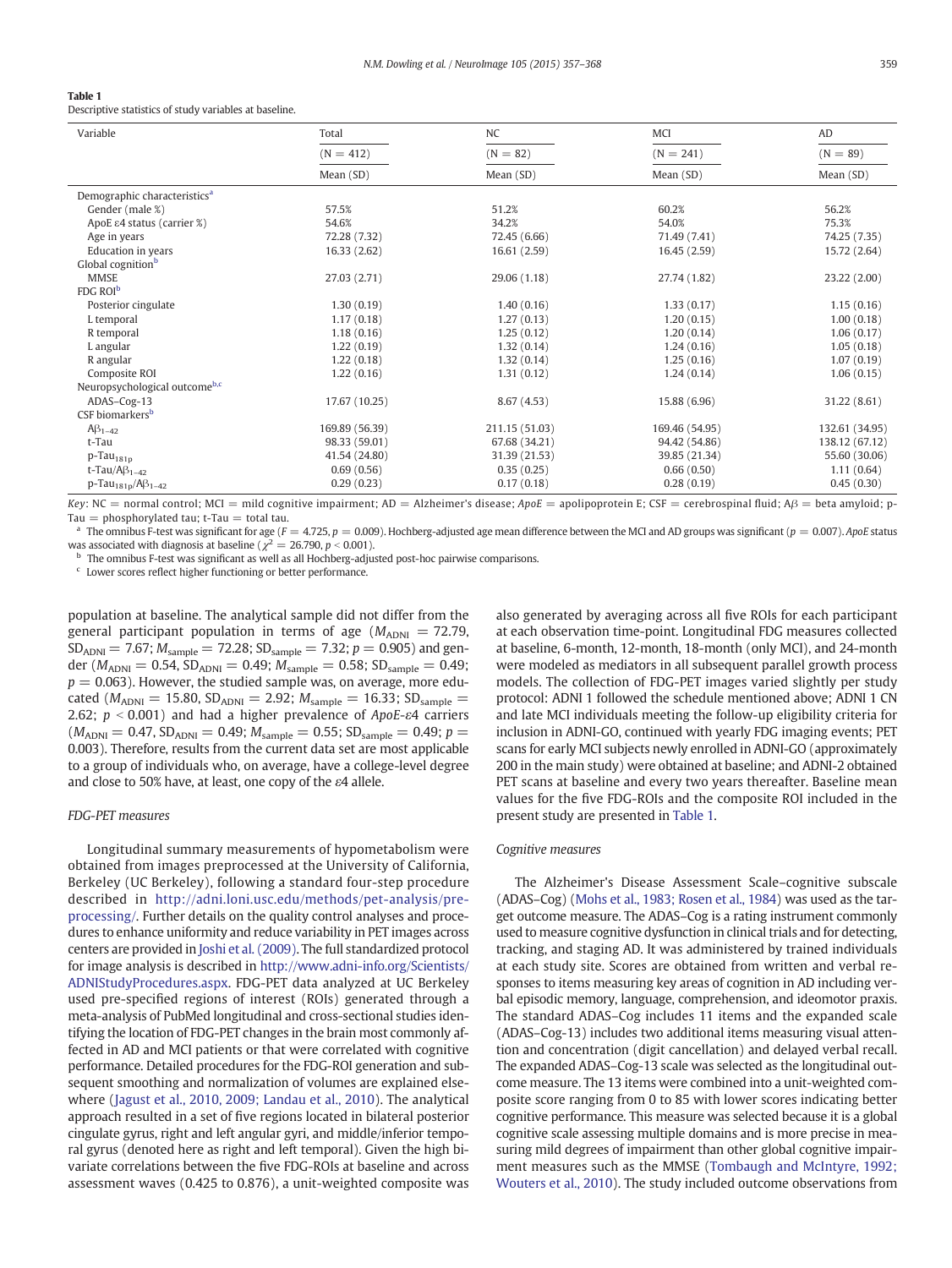<span id="page-3-0"></span>all participants taken at five data collection time points: baseline, 6 month, 12-month, 18-month, 24-month, and 36-month. Note that compared to the FDG mediation process, assumed to unfold from baseline to month 24, the cognitive outcome change process extended the span of time to include an extra year to attenuate issues involving concurrent causation [\(Salthouse, 2011; Selig and Preacher, 2009\)](#page-11-0).

The ADNI study administers alternate test forms at each visit in which only the word lists are varied to minimize practice effects. To insure unambiguous interpretation of changes in the ADAS–Cog-13 between time points, we conducted longitudinal measurement invariance tests over a 36-month interval to determine whether the test items assessed the same attribute across time [\(Horn and McArdle, 1992;](#page-10-0) [Meredith, 1993](#page-10-0)). Longitudinal invariance was evaluated using a confirmatory factor analysis within the framework of structural equation modeling (SEM; [Meredith, 1993; Schaie et al., 1998\)](#page-10-0). We tested and compared a series of nested models that sequentially imposed more restrictive constraints on the model parameters across time. That is, we assessed the degree to which ADAS–Cog-13 factor structure (configural invariance), factor loadings (metric invariance), factor variance/covariance and item means (scalar invariance), and item error variances were similar across time. The results provided evidence in support of the test's longitudinal factorial invariance over the 36 month period. (Results are available upon request from the first author.) Means and standard deviations of the ADAS–Cog-13 at baseline are reported in [Table 1](#page-2-0). The test reliability estimate of a 12-month testretest correlation was 0.86.

#### CSF biomarker measures

The standardized protocol for CSF sample collection and analysis in ADNI is available at [http://www.adni-info.org/Scientists/ADNIStudy](http://www.adni-info.org/Scientists/ADNIStudyProcedures.aspx) [Procedures.aspx.](http://www.adni-info.org/Scientists/ADNIStudyProcedures.aspx) Briefly, baseline CSF samples were collected at each study center and placed in polypropylene transfer tubes followed by aliquoting, freezing at  $-80$  °C, and shipping on dry ice to the ADNI Biomarker Core laboratory at the University of Pennsylvania Medical Center for banking, processing, and analysis [\(Shaw, 2008\)](#page-11-0). After implementing the necessary quality control studies and establishing the validity of the analytical platform, the baseline CSF t-Tau,  $AB_{1-42}$ , and p-Tau<sub>181p</sub> were measured using the multiplex xMAP Luminex platform and Innogenetics (INNO-BIA AlzBio3, Ghent, Belgium) immunoassay kit-based reagents. This system measures the biomarkers simultaneously in the same sample aliquot in ADNI individuals and in an independent age-matched cohort of autopsy-confirmed AD cases with premortem CSF samples [\(Shaw et al., 2009](#page-11-0)).

As displayed in Fig. 1, the mediational process was modeled by associating baseline CSF measures (predictors) and latent growth factors for FDG-PET measures (capturing changes in the metabolic rate for glucose) and cognitive function also indexing changes over time. Baseline means and standard deviations for raw CSF variables are presented in [Table 1](#page-2-0) by clinical group. Prior to statistical modeling, CSF biomarker data were log-transformed to normalize their distribution.

To strengthen the validity of the mediation analysis, all models controlled for the following covariates: initial clinical diagnosis, age at baseline, gender (coded as 1 for Male), education level, and ApoE status coded as ε4 present versus absent. A contrast coding scheme was used for the three-level clinical diagnosis variable assigning "normal control" as the reference level.

# Statistical analysis

A SEM approach of building and evaluating latent growth curve models (LGC; [Meredith and Tisak, 1990; Muthén and Curran, 1997;](#page-10-0) [Singer and Willet, 2003\)](#page-10-0) was used to tease apart direct versus indirect effects of CSF biomarkers on the rate of decline in cognitive function



Fig. 1. Schematic representation of the parallel process growth model estimated to test the longitudinal effects of CSF measures on the rate of change in cognition via the rate of change in regional glucose metabolism over time. The model equations are notationally described in [Materials and Methods](#page-1-0) section. Latent variable intercepts (α<sub>0</sub> and  $\theta$ <sub>0</sub>) and slopes (α<sub>1</sub> and  $\theta$ <sub>1</sub>), represented by circles, were regressed on six observed (squares) variables: age, gender, ApoE, education, clinical diagnosis at baseline, and CSF( $\boldsymbol{x}_i$ ). Residual error variances are shown by two-headed curved arrows going towards observed and latent variables. Numbers on the arrows going from the latent growth parameters to observed measures at each time point indicate factor loadings. The asterisk (\*) indicates that the loading was estimated. The CSF measures were assessed separately in the model and included: Aβ<sub>1-42</sub>, t-Tau, p-Tau<sub>181p</sub>, t-Tau/Aβ<sub>1–42</sub>, and p-Tau<sub>181p</sub>/Aβ<sub>1–42</sub>. The models also included direct paths from each covariate (c<sub>i</sub>) to all the growth parameters, but have been omitted in the figure for simplicity purposes.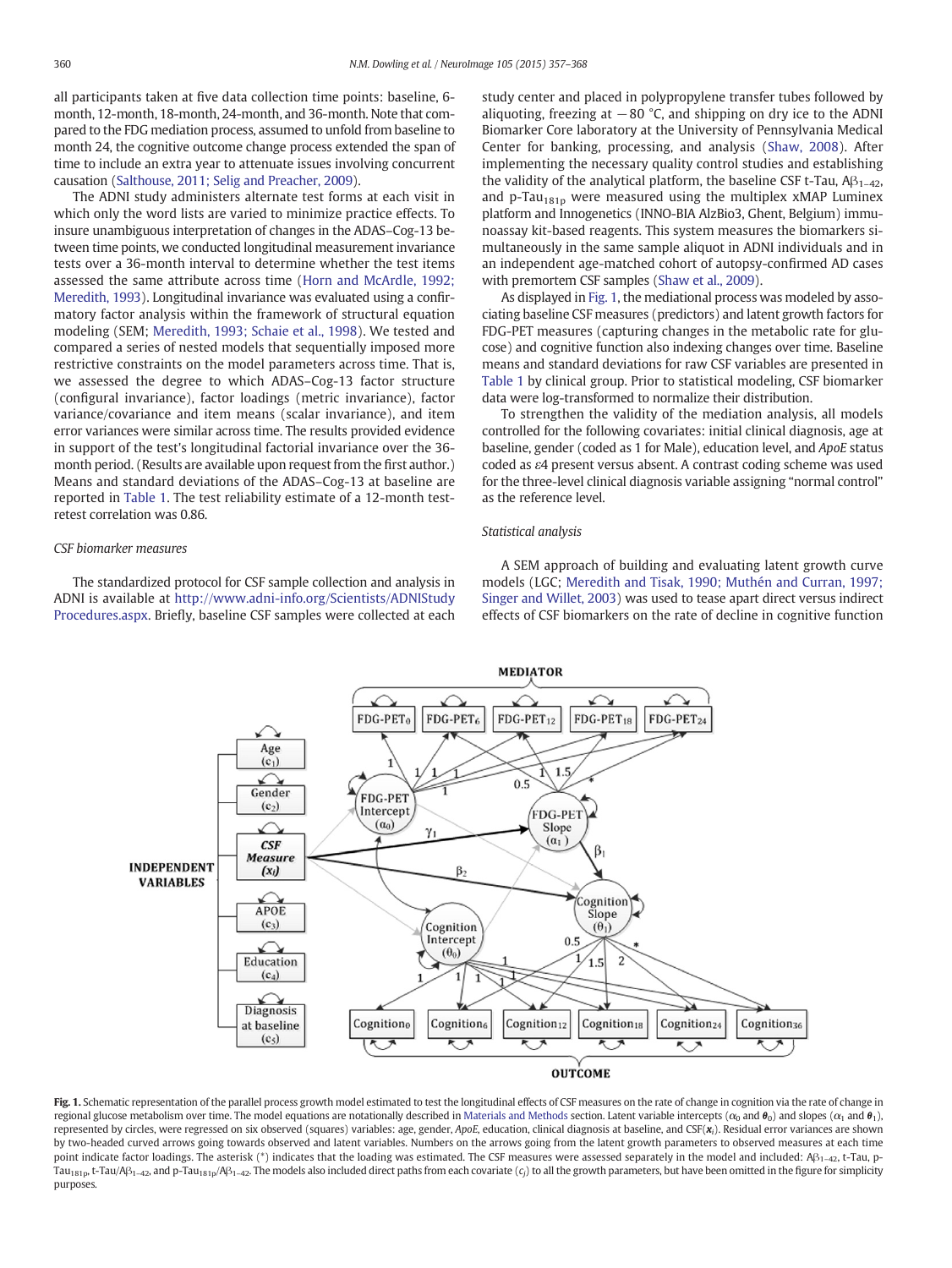and the potential mediating effects of changes in brain glucose metabolism when included in the causal pathway in a parallel change process. In the LGC model applied in this study, performance at a given measurement time-point was determined by two factors ([Tucker-Drob and](#page-11-0) [Salthouse, 2011](#page-11-0)): 1) an initial level factor representing baseline performance, and 2) a change or "growth" curve slope factor, which represented annual change in the outcome over the span of the study. A PPLGC model allows the simultaneous modeling of the growth trajectories of the mediator and outcome and the assessment of mediational processes ([Cheong et al., 2003; MacKinnon et al., 2004](#page-10-0)). In this study, hypotheses concerning indirect or mediational effects were tested by using parameter estimates obtained from the effect of baseline CSF measures  $(\boldsymbol{x}_i)$  on the growth rate factor of the mediator (brain glucose metabolism) and the growth rate factor of the outcome (cognitive function). This tenable explanatory mechanism was modeled and tested using the two-wave PPLGC mediation model with non-equidistant time points shown graphically in [Fig. 1](#page-3-0). Assuming linear relationships, the growth of the measured variable for the cognitive outcome and the FDG-PET mediator (measurement models) is expressed, respectively as:

$$
Y_{it} = \theta_{oi} + \theta_{1i} \text{ time}_{t} + \varepsilon_{1i} \text{ and } M_{it} = \alpha_{0i} + \alpha_{1i} \text{ time}_{t} + \varepsilon_{2i} \tag{1}
$$

where **Y** and **M** represent the vector of repeated measures for individual i over the t time points  $(0, 6, 12, \ldots, T)$ . The growth parameters include vectors for initial status ( $\theta_0$  for cognition and  $\alpha_0$  for the mediator) and for the linear slope ( $\theta_1$  and  $\alpha_1$ ) ([Muthén and Curran, 1997](#page-10-0)). The following regression equations are estimated to obtain the mediation-relevant portions of the model:

$$
\theta_{1i} = \beta_0 + \beta_1 \alpha_{1i} + \beta_2 x_i + \beta_3 c_{i1} + \dots + \beta_7 c_{i5} + \zeta_{1i} , \qquad (2)
$$

$$
\alpha_{1i} = \gamma_0 + \gamma_1 x_i + \gamma_2 c_1 + \dots + \gamma_6 c_5 + \zeta_{2i}.\tag{3}
$$

The residuals  $\zeta_1$  and  $\zeta_2$  are assumed to be normally distributed with zero means, variances  $\sigma^2{}_{1}$  and  $\sigma^2{}_{2}$  are uncorrelated with each other and the covariates ( $c_{ii}$ ;  $j = 1,...,5$ ) ([Muthén and Asparouhov, forthcoming](#page-10-0)). Inserting Eq. (3) in Eq. (2) yields:

$$
\theta_{1i} = \beta_0 + \beta_1 \gamma_0 + \beta_1 \gamma_1 x_i + \beta_1 \gamma_2 c_1 + \dots + \beta_1 \gamma_6 c_5 + \beta_1 \varepsilon_{2i} + \beta_2 x_i + \beta_3 c_1 + \dots + \beta_7 c_5 + \varepsilon_{2i}.
$$
\n
$$
\tag{4}
$$

Eq. (4) states that the "direct" effect of CSF  $(x_i)$  (obtained at baseline) on the cognitive slope  $(\theta_1)$ , which captures the linear change in cognition over three years, is  $\beta_2$  and the "indirect" or "mediation" effect through the FDG-PET slope, which also captures linear change but over a 2-year period, is  $\beta_1 \gamma_1$ . Both of these effects are conditional on the joint effect of all the predictors in the model.

Some of the advantages of using a LGC modeling framework to study individual differences in growth parameters and assess mediational mechanisms over similar approaches (e.g., hierarchical modeling or mixed effects techniques) include the capability to (1) model more complex multivariate relationships containing, for example, multiple independent measures and time-invariant or variant mediation influencing the underlying random effects of an outcome trajectory, (2) define change over time in terms of unobserved latent factors [\(Singer and Willet, 2003\)](#page-11-0), (3) estimate model parameters simultaneously, and (4) incorporate in the model the unreliability of observed measures (measurement error) ([Rovine and Molenaar, 2001](#page-11-0)).

The PPLGC modeling scheme for testing mediation proceeded in several steps. First, using a univariate two-factor LGC model, we examined the presence and type (linear, quadratic, etc.) of change in the outcome (cognitive function) and the mediator (regional brain glucose uptake) over data collection time points and whether or not change trajectories varied as a function of the type of CSF biomarker. That is, we estimated single-outcome latent growth models for a) cognition and b) FDG-PET measures in each of six regions (bilateral posterior cingulate gyrus, right and left angular gyri, right and left temporal gyri, and the average of all regions) each with two latent factors defining, respectively, the level (intercept) and the slope of the "growth" curve. Control variables (clinical diagnosis, age at baseline, gender, education, and ApoE) were also included in these models. Subject-specific mean functions were plotted to explore growth shape and marginal growth trends. We used a time-based LGC model in which the rates of change were assumed to be person-specific functions of time since baseline evaluation or the number of data collection time points (for other approaches, see [McArdle et al., 2002\)](#page-10-0). That is, we centered time scores at time point 1. The factor loadings of the growth factor were first fixed to represent "linear" change and the fit of the model was examined. The inclusion of higher-order terms in the growth curves and freely estimated time points (represented with an asterisk \* in [Fig. 1\)](#page-3-0) were also examined. Second, after confirming growth and examining the shape of the trajectories, we combined the models to include two outcomes at once and tested for the longitudinal mediational effects of regional FDG-PET measures estimating the parameters simultaneously.

In all PPLGC models, the significance of mediation (indirect) effects was examined using 95% bias-corrected (Bc) bootstrapped asymmetric confidence intervals (CIs) [\(Efron and Tibshirani, 1993; MacKinnon et al.,](#page-10-0) [2004; Preacher and Hayes, 2008](#page-10-0)). Bc bootstrapped asymmetric CIs do not require normality of the sampling distribution of the indirect (mediation) effect estimates and the constituent paths of the indirect effects and coverage properties of estimates are good even in small samples ([Kilian, 1998](#page-10-0); Mackinnon et al., 2008, [2004\)](#page-10-0). Additionally, Bc bootstrapped CIs take into account possible correlations among all the explanatory variables included in the model, allow dependencies between the standard error of the estimated effect and the effect parameter, and efficiently single out mediational effects, possibly improving the validity of statistical inferences. All mediational tests were performed with 10,000 bootstrap replications. If the 95% Bc CI for a given point estimate failed to include 0, the effect was said to be significant. The normal approximation CIs were provided for all the single direct paths in the model.

The fit of hypothesized models was assessed using multiple fit indexes that were sensitive to model misspecification in growth curve models and did not depend on sample size as much as the  $\chi$ 2 test [\(Schermelleh-Engel et al., 2003; Wu et al., 2009](#page-11-0)). These included: the root mean square error of approximation (RMSEA; [Browne and](#page-10-0) [Cudeck, 1993\)](#page-10-0), the comparative fit index (CFI; [Bentler and Bonett,](#page-10-0) [1980\)](#page-10-0), and the Tucker–Lewis Index (TLI; [Tucker and Lewis, 1973](#page-11-0)). Models with CFI and TLI values greater than 0.95 were considered to adequately fit the data and a RMSEA less than 0.08 indicated satisfactory fit [\(Hu and Bentler, 1995\)](#page-10-0). We also used residual diagnostics procedures to assess possible model misspecification [\(Wang et al., 2005](#page-11-0)). Descriptive analyses and exploration of growth trajectories were performed in R, Version 3.0.2 (R Foundation for Statistical Computing, Vienna, Austria). Growth model analyses were conducted in Mplus, Version 7.11 ([Muthén and Muthén, 2013](#page-10-0)) using a full information maximum likelihood estimator.

#### Results

[Table 2](#page-5-0) reports the bivariate correlations among the baseline predictors, the mediators across five assessment points and the neurocognitive outcomes measured at six time points. It can be seen that FDG-PET mediators for the average measures across regions and cognitive ability outcomes were strongly and negatively correlated both within and across data collection time points. Most CSF measures were correlated with both longitudinal cognitive and FDG metabolic measures. All variables appeared to be correlated with outcomes of interest, prior to or after multiple comparison adjustments, justifying their inclusion in the analyses.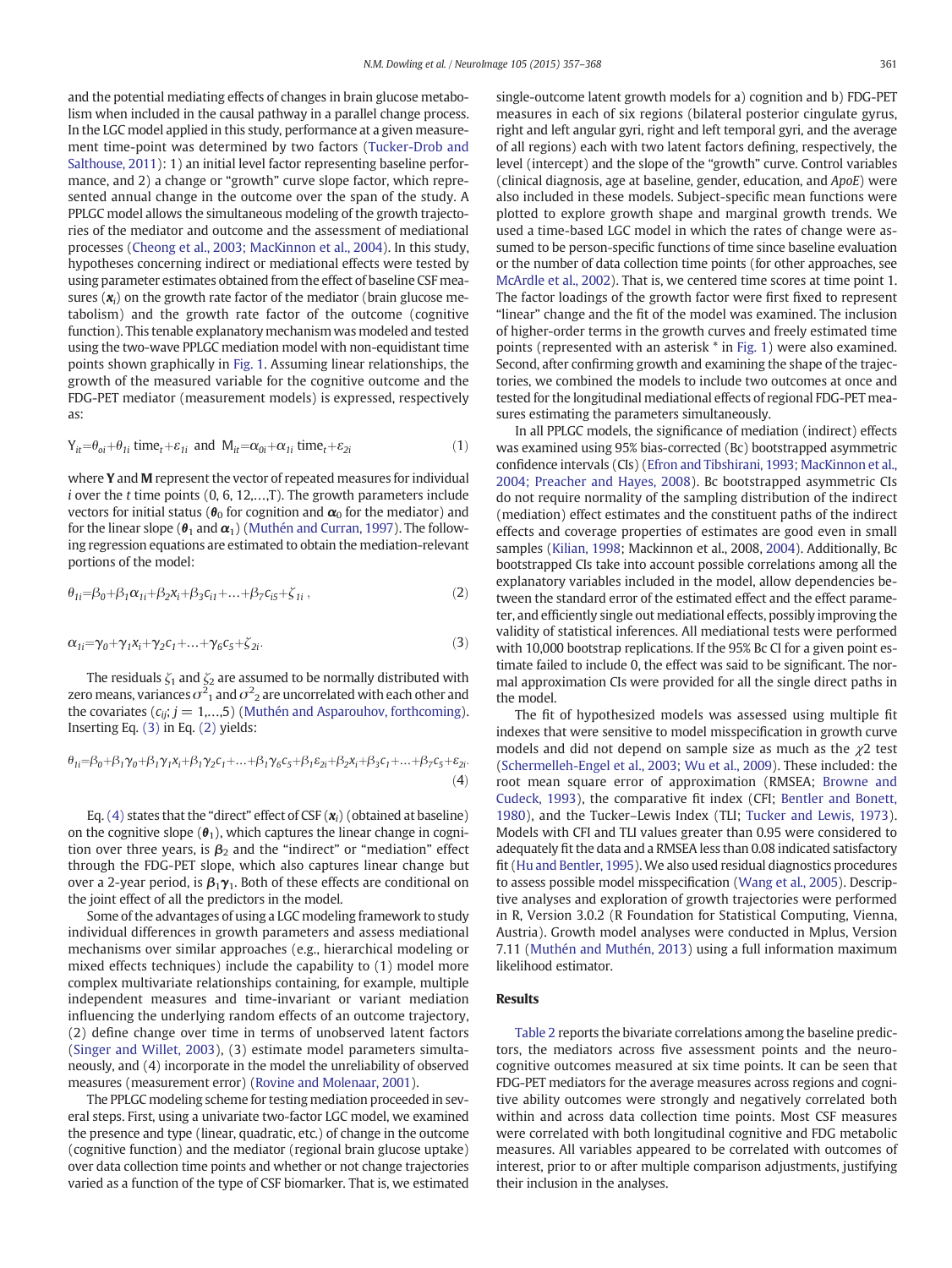<span id="page-5-0"></span>

| Table 2                                                                                              |
|------------------------------------------------------------------------------------------------------|
| Bivariate correlation statistics between predictors and longitudinal mediator and outcome variables. |

|    | Variable                                   |                   | 2                        | 3                        | 4              | 5                        | 6                        | $\overline{7}$ | 8                        | 9                        | 10                       | 11      | 12                       | 13                       | 14                       | 15                       | 16                       | 17      | 18      | 19                       | 20      | 21                | 22 |
|----|--------------------------------------------|-------------------|--------------------------|--------------------------|----------------|--------------------------|--------------------------|----------------|--------------------------|--------------------------|--------------------------|---------|--------------------------|--------------------------|--------------------------|--------------------------|--------------------------|---------|---------|--------------------------|---------|-------------------|----|
|    | Target outcome                             |                   |                          |                          |                |                          |                          |                |                          |                          |                          |         |                          |                          |                          |                          |                          |         |         |                          |         |                   |    |
|    | ADAS-Cog M0                                | $\qquad \qquad -$ |                          |                          |                |                          |                          |                |                          |                          |                          |         |                          |                          |                          |                          |                          |         |         |                          |         |                   |    |
|    | ADAS-Cog M6                                | 0.90              | $\overline{\phantom{0}}$ |                          |                |                          |                          |                |                          |                          |                          |         |                          |                          |                          |                          |                          |         |         |                          |         |                   |    |
| 3  | ADAS-Cog M12                               | 0.86              | 0.89                     | $\overline{\phantom{a}}$ |                |                          |                          |                |                          |                          |                          |         |                          |                          |                          |                          |                          |         |         |                          |         |                   |    |
| 4  | ADAS-Cog M18                               | 0.73              | 0.82                     | 0.75                     | $\overline{a}$ |                          |                          |                |                          |                          |                          |         |                          |                          |                          |                          |                          |         |         |                          |         |                   |    |
| 5  | ADAS-Cog M24                               | 0.84              | 0.89                     | 0.88                     | 0.87           | $\overline{\phantom{a}}$ |                          |                |                          |                          |                          |         |                          |                          |                          |                          |                          |         |         |                          |         |                   |    |
| 6  | ADAS-Cog M36                               | 0.75              | 0.85                     | 0.81                     | 0.82           | 0.91                     | $\overline{\phantom{a}}$ |                |                          |                          |                          |         |                          |                          |                          |                          |                          |         |         |                          |         |                   |    |
|    | Mediator                                   |                   |                          |                          |                |                          |                          |                |                          |                          |                          |         |                          |                          |                          |                          |                          |         |         |                          |         |                   |    |
|    | Av FDG-PET M0                              | $-0.63$           | $-0.63$                  | $-0.58$                  | $-0.48$        | $-0.55$                  | $-0.47$                  |                |                          |                          |                          |         |                          |                          |                          |                          |                          |         |         |                          |         |                   |    |
| 8  | Av FDG-PET M6                              | $-0.52$           | $-0.55$                  | $-0.52$                  | $-0.56$        | $-0.59$                  | $-0.52$                  | 0.91           | $\overline{\phantom{m}}$ |                          |                          |         |                          |                          |                          |                          |                          |         |         |                          |         |                   |    |
| 9  | Av FDG-PET M12                             | $-0.53$           | $-0.55$                  | $-0.49$                  | $-0.51$        | $-0.63$                  | $-0.50$                  | 0.91           | 0.91                     | $\overline{\phantom{m}}$ |                          |         |                          |                          |                          |                          |                          |         |         |                          |         |                   |    |
| 10 | Av FDG-PET M18                             | $-0.33$           | $-0.33$                  | $-0.31$                  | $-0.51$        | $-0.50$                  | $-0.51$                  | 0.90           | 0.89                     | 0.92                     | $\overline{\phantom{0}}$ |         |                          |                          |                          |                          |                          |         |         |                          |         |                   |    |
| 11 | Av FDG-PET M24                             | $-0.58$           | $-0.59$                  | $-0.56$                  | $-0.48$        | $-0.66$                  | $-0.56$                  | 0.86           | 0.87                     | 0.91                     | 0.93                     |         |                          |                          |                          |                          |                          |         |         |                          |         |                   |    |
|    | CSF measures (predictor)                   |                   |                          |                          |                |                          |                          |                |                          |                          |                          |         |                          |                          |                          |                          |                          |         |         |                          |         |                   |    |
| 12 | $AB_{1-42}$                                | $-0.47$           | $-0.51$                  | $-0.48$                  | $-0.31$        | $-0.52$                  | $-0.53$                  | 0.40           | 0.26                     | 0.33                     | 0.22                     | 0.35    | $\overline{\phantom{0}}$ |                          |                          |                          |                          |         |         |                          |         |                   |    |
| 13 | t-Tau                                      | 0.42              | 0.43                     | 0.46                     | 0.01           | 0.34                     | 0.28                     | $-0.29$        | $-0.10$                  | $-0.24$                  | $-0.03$                  | $-0.17$ | $-0.45$                  | $\overline{\phantom{m}}$ |                          |                          |                          |         |         |                          |         |                   |    |
| 14 | $p$ -Tau $_{181p}$                         | 0.35              | 0.40                     | 0.37                     | 0.13           | 0.42                     | 0.42                     | $-0.26$        | $-0.14$                  | $-0.25$                  | $-0.03$                  | $-0.27$ | $-0.46$                  | 0.69                     | $\overline{\phantom{0}}$ |                          |                          |         |         |                          |         |                   |    |
| 15 | $p$ -Tau <sub>181p</sub> /A $\beta_{1-42}$ | 0.40              | 0.46                     | 0.43                     | 0.23           | 0.44                     | 0.52                     | $-0.34$        | $-0.18$                  | $-0.26$                  | $-0.05$                  | $-0.25$ | $-0.64$                  | 0.67                     | 0.93                     | $\overline{\phantom{0}}$ |                          |         |         |                          |         |                   |    |
| 16 | t-Tau/A $\beta_{1-42}$                     | 0.47              | 0.48                     | 0.50                     | 0.11           | 0.40                     | 0.37                     | $-0.35$        | $-0.16$                  | $-0.30$                  | $-0.07$                  | $-0.18$ | $-0.65$                  | 0.93                     | 0.69                     | 0.78                     | $\overline{\phantom{m}}$ |         |         |                          |         |                   |    |
|    | Demographics                               |                   |                          |                          |                |                          |                          |                |                          |                          |                          |         |                          |                          |                          |                          |                          |         |         |                          |         |                   |    |
| 17 | Male                                       | 0.08              | 0.06                     | 0.04                     | 0.02           | $-0.01$                  | 0.04                     | $-0.05$        | 0.09                     | 0.15                     | $-0.03$                  | 0.02    | $-0.08$                  | $-0.22$                  | $-0.10$                  | $-0.05$                  | $-0.14 -$                |         |         |                          |         |                   |    |
| 18 | Education                                  | $-0.13$           | $-0.12$                  | $-0.14$                  | $-0.05$        | $-0.08$                  | 0.02                     | 0.10           | 0.10                     | 0.11                     | 0.03                     | 0.03    | 0.08                     | $-0.14$                  | $-0.05$                  | $-0.05$                  | $-0.13$                  | 0.21    |         |                          |         |                   |    |
| 19 | Age                                        | 0.22              | 0.21                     | 0.20                     | 0.07           | 0.08                     | 0.15                     | $-0.11$        | $-0.09$                  | 0.03                     | $-0.21$                  | $-0.31$ | $-0.13$                  | 0.06                     | $-0.01$                  | 0.01                     | 0.06                     | 0.14    | $-0.08$ | $\overline{\phantom{m}}$ |         |                   |    |
| 20 | ApoE ε4                                    | 0.26              | 0.29                     | 0.26                     | 0.16           | 0.28                     | 0.30                     | $-0.17$        | $-0.12$                  | $-0.22$                  | $-0.02$                  | $-0.15$ | $-0.43$                  | 0.32                     | 0.33                     | 0.38                     | 0.39                     | 0.00    | $-0.11$ | $-0.15 -$                |         |                   |    |
| 21 | dxMCI                                      | $-0.21$           | $-0.19$                  | $-0.14$                  |                | 0.02                     | 0.26                     | 0.19           | $-0.06$                  | $-0.10$                  |                          | 0.06    | $-0.01$                  | $-0.08$                  | $-0.08$                  | $-0.08$                  | $-0.07$                  | 0.06    | 0.06    | $-0.13$                  | $-0.01$ | $\qquad \qquad -$ |    |
| 22 | dxAD                                       | 0.68              | 0.67                     | 0.63                     |                | 0.64                     | 0.35                     | $-0.50$        | $-0.34$                  | $-0.39$                  |                          | $-0.40$ | $-0.35$                  | 0.35                     | 0.30                     | 0.35                     | 0.39                     | $-0.01$ | $-0.12$ | 0.14                     | 0.21    | $-0.62$           |    |

Note. Correlations greater than the absolute value of  $\rho = 0.19$  were significant using a per-test Sidak-adjusted  $p < 0.00047$  and a family-wise alpha of 0.10.

Key. ADAS-Cog = Alzheimer's disease assessment scale-cognitive subscale-13 items; Av FDG-PET = Average or composite [<sup>18</sup>F]fluorodeoxyglucose positron emission tomography obtained from serial measurements (baseline; M0, to M24) in the following five brain regions: right and left angular gyri, bilateral posterior cingulate gyrus, and left middle/inferior temporal gyrus. CSF = cerebrospinal fluid; AB = beta amyloid; p-Tau = phosphorylated tau;  $ApoE =$  apolipoprotein E; MCI = mild cognitive impaired;  $AD =$  Alzheimer's disease.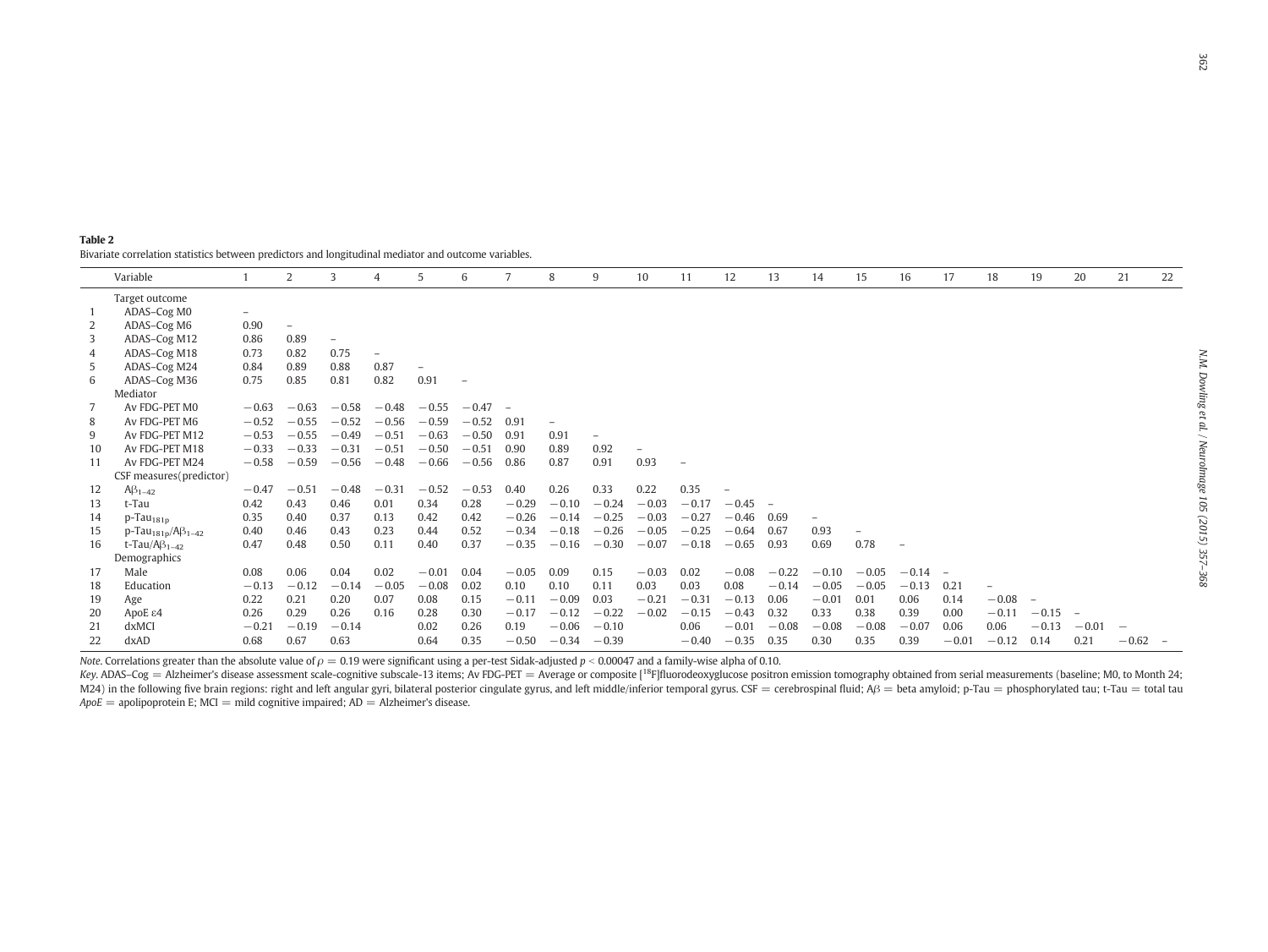# Univariate growth curve models

#### ADAS–Cog-13 outcome

Detailed results for all univariate LGC models including ADAS–Cog-13 as the outcome are reported in the supplemental materials, Table A.1, Appendix A. All models produced a good fit according to established criteria. The CFI and TLI indices varied from 0.996 to 1 and RMSEA values ranged from 0 to 0.032. The mean "growth" trajectory or change factor estimate for the unconditional (no covariates) model was positive and highly significant (1.87,  $p < 0.001$ ) indicating an average decline of about two units per year in the ADAS–Cog-13. All the conditional models also produced statistically significant mean growth trajectories. The variances of the intercept and growth factors exhibited statistically significant individual variability in initial status and change in cognition over time (all  $ps < 0.05$ ). All but A $\beta_{1-42}$  CSF measures yielded a positive and statistically significant effect on both level (initial status) and change in cognitive performance over time. The effect of  $AB_{1-42}$  on both growth factors was negative and also significant; that is, low baseline amyloid beta protein levels predicted poor baseline cognitive performance (higher scores in the test) and faster decline over time. After testing alternative models, a linear growth system with additive random coefficients was appropriate for the target cognitive outcome. A linear trend was also observed in the panel of individual plots for the response variable over the time periods included in this study.

### FDG-PET mediator

Table A2, Appendix A, summarizes the results of the univariate LG models for the FDG-PET mediator as an outcome organized by regional brain measure (posterior cingulate gyrus, right and left angular gyri, right and left temporal gyri, and the average of all regions). The overall fit indices strongly suggested that the models fit the data well (CFI, range: 0.985 to 1; TLI, range: 0.979 to 1; RMSEA, 0 to 0.035). A linear LGC model also provided a good fit and was deemed appropriate for the data. The shape of the growth curve was also inspected using individual and mean plots.

The mean of the slope growth factor for all unconditional models across brain regions was negative and statistically significant ranging from  $(-0.025, p < 0.001$ ; Average regional FDG-PET effect) to  $(-0.031, p < 0.001$ ; Posterior cingulate effect). The negative rate of change in the slope indicated that, on average, FDG-PET scores decreased about 0.03 points between each assessment. Statistically significant variance of intercepts and slopes suggested non-trivial individual variability in both intercept and slopes around their mean values across the five time points. Participants varied in their initial glucose metabolism scores and their rates of change over time. Interestingly, the effect of CSF measures on initial and longitudinal changes in cerebral metabolic rates of glucose utilization, varied by brain region. For example,  $AB_{1-42}$  CSF measures had a significant positive regression coefficient for the FDG-PET slope growth factor only in the left temporal region. That is, low  $AB_{1-42}$  levels were associated with faster decline in glucose metabolism specifically in the left temporal gyrus. The same relationship was not observed in the other brain regions under study. Notably, however, in all brain regions, low baseline levels of  $AB_{1-42}$ were associated with low initial glucose metabolism. Similarly, the effect of higher levels of p-Tau<sub>181p</sub>/A $\beta$ <sub>1-42</sub> on a significant reduction of glucose uptake was observed in all but the right and left angular gyri. As shown in Table A2, all the other baseline CSF measures ( $p$ -Tau<sub>181p</sub>, t-Tau, and t-Tau/A $\beta_{1-42}$ ) were highly predictive of changes in glucose metabolic rates over time in all five brain regions and their composite (all  $ps < 0.01$ ).

# Parallel process latent growth curve models and mediation tests

The main goal of this study was to formally test the mediational effect of changes in FDG-PET uptake in the relationship between baseline CSF biomarkers and changes in cognitive performance. That is, we set out to test the hypothesis that altered CSF measures would result in regional glucose hypometabolism in the brain and this metabolic change, in turn, would increase cognitive decline over a three-year period. To this end, the FDG-PET mediator LGC model described above was combined with the cognitive function outcome growth model into a PPLGC model and regressed on baseline CSF biomarkers, gender, education, age, ApoE, and diagnosis at entry. The hypothesized relationships among the latent growth factors and predictors describing the mediational process depicted in [Fig. 1](#page-3-0) were estimated separately for each analyte and mean glucose metabolic rate in each ROI. The point estimates of these relationships and corresponding 95% CIs are reported in

[Table 3](#page-7-0) by brain region and CSF biomarker predictor.

### FDG-PET as mediator

The role of decline in FDG-PET metabolism as a process variable mediating the effects of alterations in baseline CSF biomarkers on changes in cognitive function varied by CSF analyte and brain region. However, the effect of changes in metabolic function on changes in cognition was statistically significant across all ROIs. That is, in all models, increased metabolic dysfunction was associated with cognitive decline over time, irrespective of the CSF biomarker predictor or measured brain region. All the direct paths from metabolic function measures to cognitive performance were significant (see [Table 2\)](#page-5-0). Interestingly, the estimated mediated effects of FDG uptake in the left temporal region were significant for all the CSF biomarker predictors evaluated in this study. Compared to the effect of biomarkers of Aβ accumulation, such as  $AB_{1-42}$ , biomarkers of neuronal degeneration or injury (t-Tau, p-Tau<sub>181p</sub>, and ratios including these analytes) had a stronger effect on changes in FDG as a mediator across all brain regions. In all ROIs, the tests of FDG-PET change rate as a mediator of the effects of t-Tau and t-Tau/A $\beta_{1-42}$  on cognitive change were statistically significant. For example, in the right temporal region illustrating mediation of t-Tau/  $AB<sub>1-42</sub>$  effects, the significance of direct and indirect paths suggested a mediational process such that high baseline  $\text{Tau}/\text{AB}_{1-42}$  levels negatively affected FDG-metabolism by decreasing glucose metabolic rate, which in turn had a detrimental effect on changes in cognitive function over the studied time period.

The effect of alterations in  $AB_{1-42}$  as a predictor of cognitive decline was only mediated by the effect of FDG uptake assessed in the left temporal brain region. As depicted in [Fig. 2,](#page-8-0) the mediational effects of metabolic function in the "composite" or average FDG uptake over five regions (middle/inferior temporal, bilateral posterior cingulate, and lateral angular) were significant for all CSF biomarker predictors except for  $AB_{1-42}$ . This finding suggests that a composite FDG score may be more reliable but not necessarily a valid or representative measure of metabolic activity in specific brain regions included in the average possibly having an important role in the causal chain (or sequence) of neuropathological events leading to AD.

# **Discussion**

This study sought to investigate the mechanisms behind the dynamic association between alterations in CSF biomarkers and longitudinal changes in cognitive performance and FDG uptake over time. In our principal analysis we used a multimodal framework to simultaneously model the longitudinal changes in brain glucose metabolism, longitudinal changes in cognition, their association over time, and the impact of baseline CSF measures on these associations while controlling for demographic variables, baseline clinical diagnosis, and ApoE ε4 status.We formally tested whether the relationship between CSF analytes and the growth (change) trajectory for cognitive function was mediated by the growth (change) trajectories of glucose uptake and how the mediation process varied by target brain region. In all models, altered levels of CSF peptides were hypothesized to have a neurotoxic effect leading to decreased glucose utilization and impaired cell function, indexed at an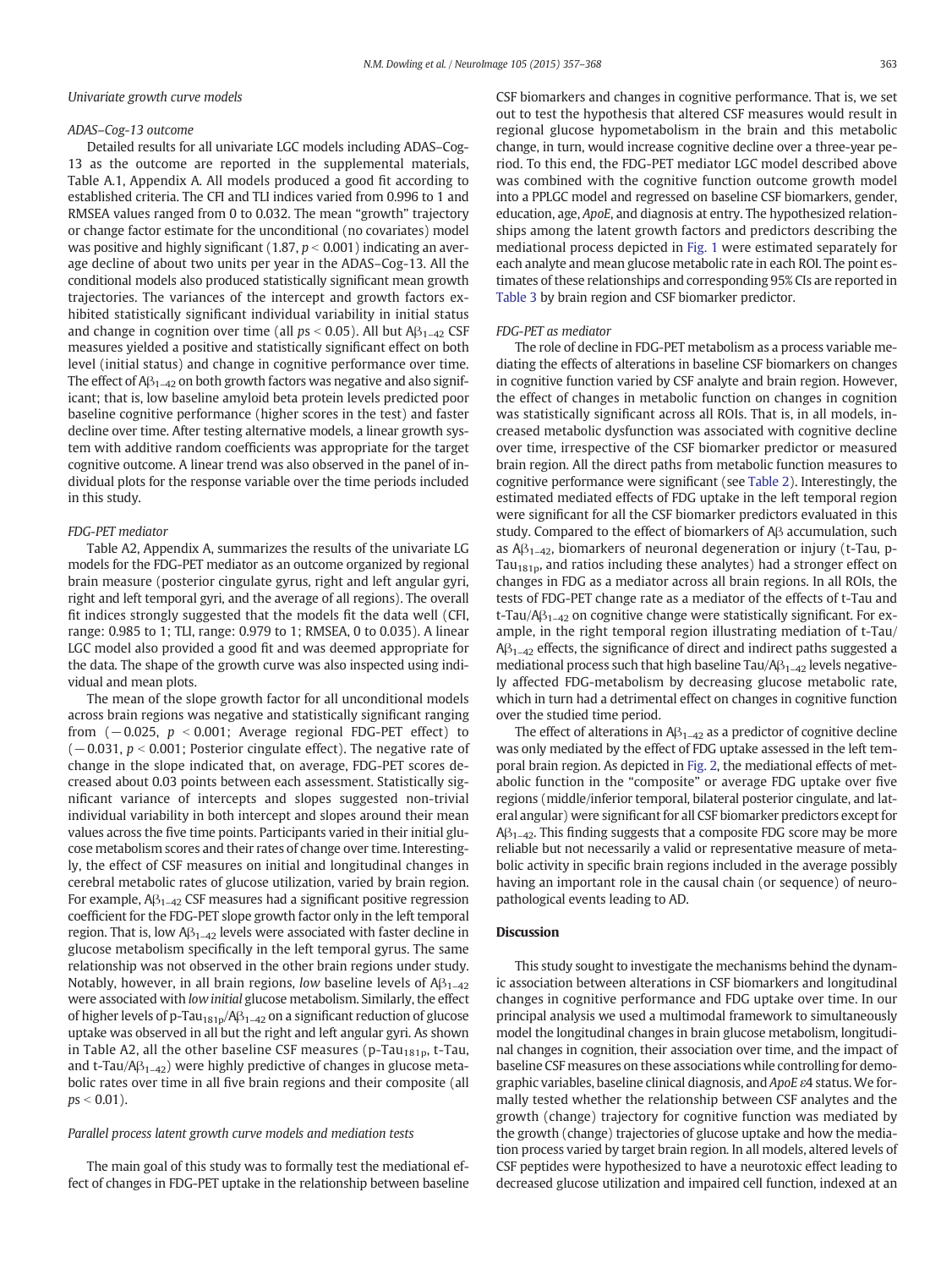### <span id="page-7-0"></span>Table 3

Mediation tests.

| Mediational process                                                                                                      | Posterior cingulate                          |                                             | Temporal (right)                                                                           |                                            |  |  |
|--------------------------------------------------------------------------------------------------------------------------|----------------------------------------------|---------------------------------------------|--------------------------------------------------------------------------------------------|--------------------------------------------|--|--|
|                                                                                                                          | Model fit (range)                            |                                             | Model fit (range)<br>CFI: $0.989-0.996$ ; TLI = $0.987-0.992$ ;<br>$RMSEA = 0.016 - 0.026$ |                                            |  |  |
|                                                                                                                          |                                              | CFI: 0.996-1.0; TLI = 1.0; RMSEA = $0.0$    |                                                                                            |                                            |  |  |
|                                                                                                                          | Estimate                                     | 95% BC bootstrap CI                         | Estimate                                                                                   | 95% BC bootstrap CI                        |  |  |
| Direct paths                                                                                                             |                                              |                                             |                                                                                            |                                            |  |  |
| $AB_{1-42} \rightarrow FDG-PET slope$                                                                                    | 0.020                                        | $(-0.005, 0.044)$                           | 0.015                                                                                      | $(-0.012, 0.042)$                          |  |  |
| FDG-PET slope $\rightarrow$ cognitive slope                                                                              | $-57.883$ <sup>a</sup>                       | $(-93.615, -22.919)$                        | $-36.883$ <sup>a</sup>                                                                     | $(-66.276, -7.490)$                        |  |  |
| $A\beta_{1-42} \rightarrow$ cognitive slope                                                                              | 0.452                                        | $(-2.227, 4.701)$                           | $-1.22$                                                                                    | $(-2.644, 0.203)$                          |  |  |
| Estimated mediational effects (indirect paths)                                                                           |                                              |                                             |                                                                                            |                                            |  |  |
| $AB_{1-42}$ FDG-PET slope $\rightarrow$ cognitive slope                                                                  | $-1,140$                                     | $(-6.140, 0.161)$                           | $-0.536$                                                                                   | $(-3.556, 0.494)$                          |  |  |
| Direct paths                                                                                                             |                                              |                                             |                                                                                            |                                            |  |  |
| $p$ -Tau <sub>181p</sub> $\rightarrow$ FDG-PET slope<br>FDG-PET slope $\rightarrow$ cognitive slope                      | $-0.017$<br>$-74.804$ <sup>a</sup>           | $(-0.037, 0.004)$<br>$(-105, 175, -44.432)$ | $-0.018$ <sup>a</sup><br>$-27.866^{\rm a}$                                                 | $(-0.034, -0.001)$<br>$(-51.811, -3.921)$  |  |  |
| $p$ -Tau <sub>181p</sub> $\rightarrow$ cognitive slope                                                                   | $-0.025$                                     | $(-3.97, 0.542)$                            | 0.525                                                                                      | $(-2.583, 1.445)$                          |  |  |
| Estimated mediational effects                                                                                            |                                              |                                             |                                                                                            |                                            |  |  |
| $p$ -Tau <sub>181p</sub> $\rightarrow$ FDG-PET slope $\rightarrow$ cognitive slope                                       | 1.257                                        | $(-0.255, 4.603)$                           | 0.493 <sup>a</sup>                                                                         | 0.002, 4.276                               |  |  |
| Direct paths                                                                                                             |                                              |                                             |                                                                                            |                                            |  |  |
| $t$ -Tau $\rightarrow$ FDG-FDG-PET slope                                                                                 | $-0.020$ <sup>a</sup>                        | $(-0.038, -0.002)$                          | $-0.028$ <sup>a</sup>                                                                      | $(-0.044, -0.013)$                         |  |  |
| FDG-PET slope $\rightarrow$ cognitive slope                                                                              | $-64.539$ <sup>a</sup>                       | $(-92.664, -36.413)$                        | $-33.944$ <sup>a</sup>                                                                     | $(-67.085, -0.804)$                        |  |  |
| t-Tau $\rightarrow$ cognitive slope                                                                                      | $-0.698$                                     | $(-3.308, 0.513)$                           | $-0.058$                                                                                   | $(-1.129, 1.333)$                          |  |  |
| Estimated mediational effects (indirect paths)<br>t-Tau $\rightarrow$ FDG-PET slope $\rightarrow$ cognitive slope        | 1.317 <sup>a</sup>                           | (0.117, 4.064)                              | 0.953 <sup>a</sup>                                                                         | (0.134, 6.727)                             |  |  |
| Direct paths                                                                                                             |                                              |                                             |                                                                                            |                                            |  |  |
| t-Tau/A $\beta_{1-42}$ FDG-PET slope                                                                                     | $-0.016^{\rm a}$                             | $(-0.027, -0.005)$                          | $-0.020a$                                                                                  | $(-0.032, -0.008)$                         |  |  |
| FDG-PET slope $\rightarrow$ cognitive slope                                                                              | $-66.115^{\rm a}$                            | $(-98.921, -27.028)$                        | $-28.837$ <sup>a</sup>                                                                     | $(-48.818, -8.855)$                        |  |  |
| t-Tau/A $\beta_{1-42} \rightarrow$ cognitive slope                                                                       | $-0.354$                                     | $(-1.282, 0.573)$                           | 0.214                                                                                      | $(-0.423, 0.850)$                          |  |  |
| Estimated mediational effects (indirect paths)                                                                           |                                              |                                             |                                                                                            |                                            |  |  |
| t-Tau/A $\beta_{1-42} \rightarrow$ FDG-PET slope $\rightarrow$ cognitive slope<br>Direct paths                           | 1.036 <sup>a</sup>                           | (0.180, 3.672)                              | 0.570 <sup>a</sup>                                                                         | (0.100, 1.588)                             |  |  |
| $p$ -Tau <sub>181p</sub> /A $\beta$ <sub>1-42</sub> $\rightarrow$ FDG-PET slope                                          | $-0.010$                                     | $(-0.023, 0.002)$                           | $-0.014$                                                                                   | $(-0.028, 0.001)$                          |  |  |
| FDG-PET slope $\rightarrow$ cognitive slope                                                                              | $-57.879$ <sup>a</sup>                       | $(-101.183, -14.576)$                       | $-25.630$ <sup>a</sup>                                                                     | $(-47.969, -3.291)$                        |  |  |
| $p$ -Tau <sub>181p</sub> /A $\beta$ <sub>1-42</sub> $\rightarrow$ cognitive slope                                        | 0.186                                        | $(-0.640, 1.012)$                           | 0.554                                                                                      | $(-1.026, 1.274)$                          |  |  |
| Estimated mediational effects (indirect paths)                                                                           |                                              |                                             |                                                                                            |                                            |  |  |
| $p$ -Tau <sub>181p</sub> /A $\beta_{1-42} \rightarrow$ FDG-PET slope $\rightarrow$ cognitive slope                       | 0.589                                        | $(-0.020, 2.819)$                           | 0.356                                                                                      | $(-0.141, 1.371)$                          |  |  |
|                                                                                                                          |                                              |                                             |                                                                                            |                                            |  |  |
| Mediational process                                                                                                      | Temporal (left)                              |                                             | Angular (right)                                                                            |                                            |  |  |
|                                                                                                                          | Model fit (range)                            |                                             | Model fit (range)                                                                          |                                            |  |  |
|                                                                                                                          | CFI: 0.996-1.0; TLI: 0.998-1.0;              |                                             | CFI: 1.0; TLI: 1.0; RMSEA: 0.0                                                             |                                            |  |  |
|                                                                                                                          | RMSEA: 0.011-0.0<br>Estimate                 |                                             |                                                                                            |                                            |  |  |
|                                                                                                                          |                                              | 95% BC bootstrap CI                         | Estimate                                                                                   | 95% BC bootstrap CI                        |  |  |
| Direct paths                                                                                                             |                                              |                                             |                                                                                            |                                            |  |  |
| $AB_{1-42} \rightarrow FDG-PET slope$                                                                                    | 0.027 <sup>a</sup><br>$-43.082$ <sup>a</sup> | (0.005, 0.050)                              | $-0.012$<br>$-61,703$ <sup>a</sup>                                                         | $(-0.015, 0.039)$                          |  |  |
| FDG-PET slope $\rightarrow$ cognitive slope                                                                              | $-0.336$                                     | $(-80.079, -6.086)$<br>$(-2.211, 3.037)$    | $-0.647$                                                                                   | $(-89.417, 33.988)$<br>$(-2.223, 0.929)$   |  |  |
| $AB_{1-42} \rightarrow$ cognitive slope<br>Estimated mediational effects (indirect paths)                                |                                              |                                             |                                                                                            |                                            |  |  |
| $AB_{1-42} \rightarrow FDG-PET slope \rightarrow cognitive slope$                                                        | $-1.166$ <sup>a</sup>                        | $(-5.166, -0.139)$                          | $-0.729$                                                                                   | $(-2.824, 1.063)$                          |  |  |
| Direct paths                                                                                                             |                                              |                                             |                                                                                            |                                            |  |  |
| $p$ -Tau <sub>181p</sub> $\rightarrow$ FDG-PET slope                                                                     | $-0.023$ <sup>a</sup>                        | $(-0.041, -0.006)$                          | $-0.025$ <sup>a</sup>                                                                      | $(-0.044, -0.006)$                         |  |  |
| FDG-PET slope $\rightarrow$ cognitive slope                                                                              | $-63.248$ <sup>a</sup>                       | $(-95.434, -31.062)$                        | $-50.894$ <sup>a</sup>                                                                     | $(-73.720, -28.067)$                       |  |  |
| $p$ -Tau <sub>181p</sub> $\rightarrow$ cognitive slope                                                                   | $-0.796$                                     | $(-2.162, 0.569)$                           | $-0.488$                                                                                   | $(-1.625, 0.649)$                          |  |  |
| Estimated mediational effects (indirect paths)                                                                           |                                              |                                             |                                                                                            |                                            |  |  |
| $p$ -Tau <sub>181p</sub> $\rightarrow$ FDG-PET slope $\rightarrow$ cognitive slope<br>Direct paths                       | $1.474$ <sup>a</sup>                         | (0.167, 5.181)                              | 1.278 <sup>a</sup>                                                                         | (0.109, 3.794)                             |  |  |
| t-Tau $\rightarrow$ FDG-PET slope                                                                                        | $-0.022$ <sup>a</sup>                        | $(-0.036, -0.009)$                          | $-0.025$ <sup>a</sup>                                                                      | $(-0.041, -0.009)$                         |  |  |
| FDG-PET slope $\rightarrow$ cognitive slope                                                                              | $-64.073$ <sup>a</sup>                       | $(-94.484, -27.840)$                        | $-53.939a$                                                                                 | $(-75.890, -31.989)$                       |  |  |
| t-Tau $\rightarrow$ cognitive slope                                                                                      | $-0.855$                                     | $(-1.944, 0.234)$                           | $-0.695$                                                                                   | $(-1.637, 0.248)$                          |  |  |
| Estimated mediational effects (indirect paths)                                                                           |                                              |                                             |                                                                                            |                                            |  |  |
| t-Tau $\rightarrow$ FDG-PET slope $\rightarrow$ cognitive slope                                                          | 1.441 <sup>a</sup>                           | (0.359, 5.605)                              | 1.343 <sup>a</sup>                                                                         | (0.340, 3.282)                             |  |  |
| Direct paths                                                                                                             | $-0.018$ <sup>a</sup>                        |                                             |                                                                                            |                                            |  |  |
| t-Tau/A $\beta_{1-42}$ FDG-PET slope<br>FDG-PET slope $\rightarrow$ cognitive slope                                      | $-49.434$ <sup>a</sup>                       | $(-0.029, -0.007)$<br>$(-79.774, -19.133)$  | $-0.017$ <sup>a</sup><br>$-62.965$ <sup>a</sup>                                            | $(-0.030, -0.003)$<br>$(-92.526, -33.405)$ |  |  |
| t-Tau/A $\beta_{1-42} \rightarrow$ cognitive slope                                                                       | $-0.23$                                      | $(-3.518, 0.648)$                           | $-0.383$                                                                                   | $(-1.289, 0.524)$                          |  |  |
| Estimated mediational effects (indirect paths)                                                                           |                                              |                                             |                                                                                            |                                            |  |  |
| t-Tau/A $\beta_{1-42} \rightarrow$ FDG-PET slope $\rightarrow$ cognitive slope                                           | 0.896 <sup>a</sup>                           | (0.155, 4.244)                              | 1.042 <sup>a</sup>                                                                         | (0.139, 2.749)                             |  |  |
| Direct paths                                                                                                             |                                              |                                             |                                                                                            |                                            |  |  |
| $p$ -Tau <sub>181p</sub> /A $\beta$ <sub>1–42</sub> FDG-PET slope                                                        | $-0.013$ <sup>a</sup>                        | $(-0.023, -0.002)$                          | $-0.011$                                                                                   | $(-0.024, 0.001)$                          |  |  |
| FDG-PET slope $\rightarrow$ cognitive slope                                                                              | $-49.484$ <sup>a</sup>                       | $(-83.657, -15.321)$                        | $-65.349a$                                                                                 | $(-100.101, -29.899)$                      |  |  |
| $p$ -Tau <sub>181p</sub> /A $\beta_{1-42} \rightarrow$ cognitive slope<br>Estimated mediational effects (indirect paths) | 0.073                                        | $(-1.240, 1.387)$                           | $-0.126$                                                                                   | $(-0.987, 0.735)$                          |  |  |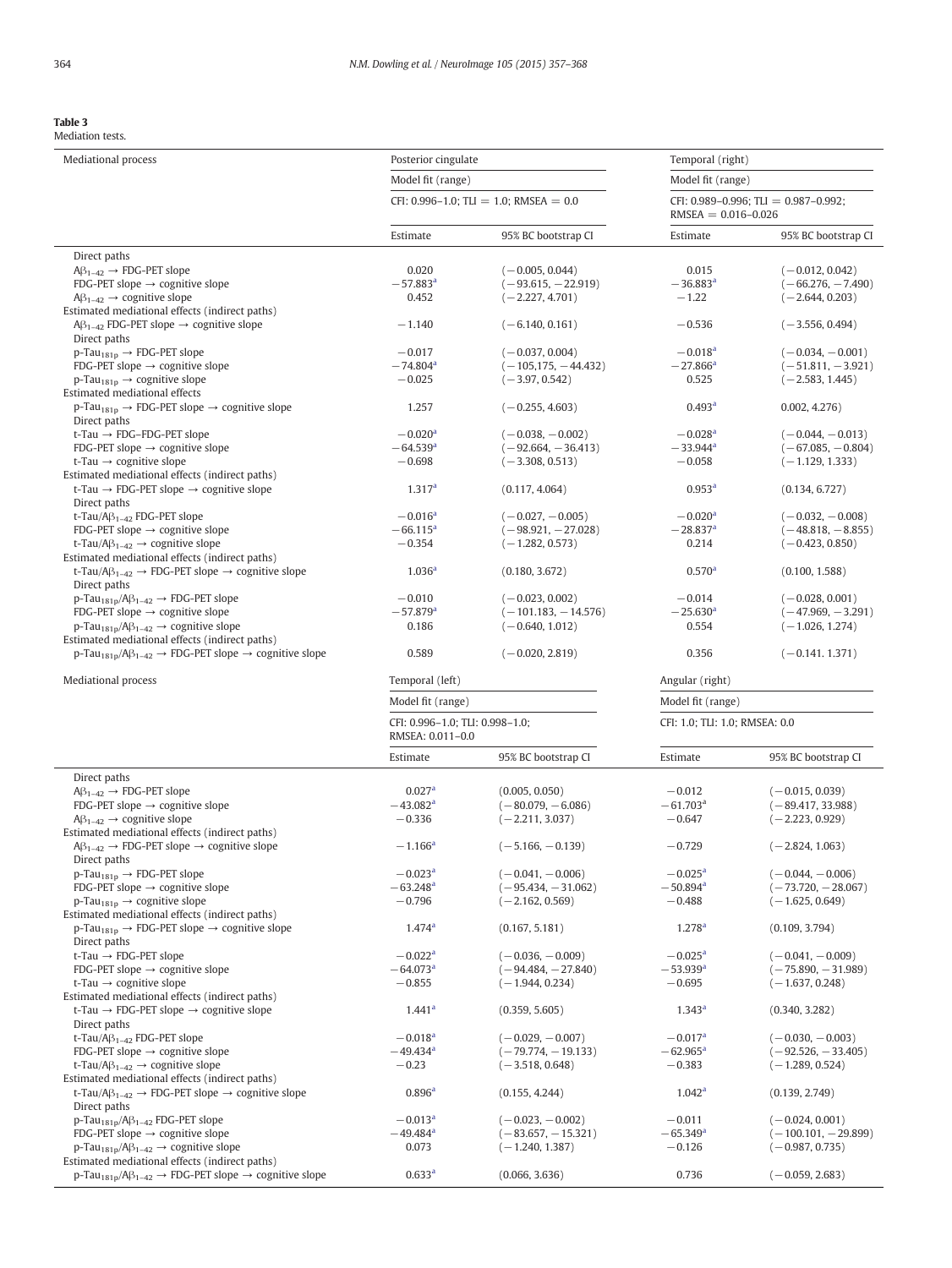#### <span id="page-8-0"></span>Table 3 (continued)

| Model fit (range)<br>Model fit (range)<br>CFI: 0.996-1.0; TLI: 0.998-1.0; RMSEA:<br>CFI: 1.0; TLI: 1.0; RMSEA: 0.0<br>$0.012 - 0.0$                                                   |                      |  |
|---------------------------------------------------------------------------------------------------------------------------------------------------------------------------------------|----------------------|--|
|                                                                                                                                                                                       |                      |  |
|                                                                                                                                                                                       |                      |  |
| 95% BC bootstrap CI<br>95% BC bootstrap CI<br>Estimate<br>Estimate                                                                                                                    |                      |  |
| Direct paths                                                                                                                                                                          |                      |  |
| $AB_{1-42} \rightarrow FDG-PET slope$<br>0.015<br>$(-0.006, 0.037)$<br>0.019<br>$(-0.002, 0.039)$                                                                                     |                      |  |
| FDG-PET slope $\rightarrow$ cognitive slope<br>$-26.891$ <sup>a</sup><br>$(-46, 483, -7, 299)$<br>$-43.825$ <sup>a</sup><br>$(-68.895, -18.756)$                                      |                      |  |
| $AB_{1-42} \rightarrow$ cognitive slope<br>$-1.217$ <sup>a</sup><br>$(-2.270, -0.163)$<br>$(-2.309, 0.334)$<br>$-0.988$                                                               |                      |  |
| Estimated mediational effects (indirect paths)                                                                                                                                        |                      |  |
| $AB_{1-42} \rightarrow FDG-PET slope \rightarrow cognitive slope$<br>$-0.412$<br>$-0.818$<br>$(-2.175, 0.269)$<br>$(-2.805, 0.234)$                                                   |                      |  |
| Direct paths                                                                                                                                                                          |                      |  |
| $-0.021$ <sup>a</sup><br>$p$ -Tau <sub>181p</sub> $\rightarrow$ FDG-PET slope<br>$-0.013$<br>$(-0.031, 0.005)$<br>$(-0.037, -0.005)$                                                  |                      |  |
| FDG-PET slope $\rightarrow$ cognitive slope<br>$-26.538$ <sup>a</sup><br>$(-47.613, -5.462)$<br>$-36.973$ <sup>a</sup>                                                                | $(-57.285, -16.662)$ |  |
| $p$ -Tau <sub>181p</sub> $\rightarrow$ cognitive slope<br>0.651<br>$(-0.146, 1.447)$<br>0.14<br>$(-0.712, 0.992)$                                                                     |                      |  |
| Estimated mediational effects (indirect paths)                                                                                                                                        |                      |  |
| $p$ -Tau <sub>181p</sub> $\rightarrow$ FDG-PET slope $\rightarrow$ cognitive slope<br>0.338<br>$0.765^{\rm a}$<br>$(-0.201, 2.791)$<br>$(-0.076, -2.448)$                             |                      |  |
| Direct paths                                                                                                                                                                          |                      |  |
| $-0.023$ <sup>a</sup><br>$(-0.040, -0.005)$<br>$-0.024$ <sup>a</sup><br>$(-0.039, -0.009)$<br>t-Tau $\rightarrow$ FDG-PET slope                                                       |                      |  |
| FDG-PET slope $\rightarrow$ cognitive slope<br>$-38.243$ <sup>a</sup><br>$(-68.157, -8.330)$<br>$-52.321$ <sup>a</sup><br>$(-86,690, -17,943)$                                        |                      |  |
| t-Tau $\rightarrow$ cognitive slope<br>$-0.145$<br>$(-0.983, 1.273)$<br>$-0.26$<br>$(-1.418, 0.897)$                                                                                  |                      |  |
| Estimated mediational effects (indirect paths)                                                                                                                                        |                      |  |
| t-Tau $\rightarrow$ FDG-PET slope $\rightarrow$ cognitive slope<br>0.886 <sup>a</sup><br>1.269 <sup>a</sup><br>(0.073, 4.528)<br>(0.157, 4.165)                                       |                      |  |
| Direct paths                                                                                                                                                                          |                      |  |
| t-Tau/A $\beta_{1-42} \rightarrow$ FDG-PET slope<br>$-0.016$ <sup>a</sup><br>$(-0.029, -0.003)$<br>$-0.018$ <sup>a</sup><br>$(-0.029, -0.007)$                                        |                      |  |
| FDG-PET slope $\rightarrow$ cognitive slope<br>$-26.318$ <sup>a</sup><br>$(-47.407, -5.229)$<br>$-44.872$ <sup>a</sup><br>$(-72.476, -17.267)$                                        |                      |  |
| t-Tau/A $\beta_{1-42} \rightarrow$ cognitive slope<br>0.375<br>$(-2.112, 1.009)$<br>$-0.126$<br>$(-0.613, 0.865)$                                                                     |                      |  |
| Estimated mediational effects (indirect paths)                                                                                                                                        |                      |  |
| $0.424$ <sup>a</sup><br>0.807 <sup>a</sup><br>t-Tau/A $\beta_{1-42} \rightarrow$ FDG-PET slope $\rightarrow$ cognitive slope<br>(0.046, 3.292)<br>(0.129, 2.971)                      |                      |  |
| Direct paths                                                                                                                                                                          |                      |  |
| $-0.011$<br>$p$ -Tau <sub>181p</sub> /A $\beta$ <sub>1-42</sub> $\rightarrow$ FDG-PET slope<br>$(-0.025, 0.003)$<br>$-0.013$ <sup>a</sup><br>$(-0.025, -0.001)$                       |                      |  |
| FDG-PET slope $\rightarrow$ cognitive slope<br>$-22.578$ <sup>a</sup><br>$(-40.826, -4.329)$<br>$-36.043$ <sup>a</sup><br>$(-58.134, -10.484)$                                        |                      |  |
| $p$ -Tau <sub>181p</sub> /A $\beta$ <sub>1-42</sub> cognitive slope<br>0.643<br>$(-0.086, 1.200)$<br>0.376<br>$(-0.258, 1.011)$                                                       |                      |  |
| Estimated mediational effects (indirect paths)                                                                                                                                        |                      |  |
| $p$ -Tau <sub>181p</sub> /A $\beta$ <sub>1-42</sub> $\rightarrow$ FDG-PET slope $\rightarrow$ cognitive slope<br>0.250<br>$(-0.138, 2.013)$<br>$0.467$ <sup>a</sup><br>(0.031, 2.458) |                      |  |

<sup>a</sup> Statistically significantly different from 0 based on the asymmetric 95% bias-corrected bootstrap confidence interval.

aggregate level by FDG-PET, causing in turn cognitive decline as measured by ADAS–Cog-13.

Our findings suggest a regional causal sequence of events that identifies change in FDG hypometabolism as a mediator between antecedent alterations in the production of CSF biomarkers and subsequent cognitive impairment. Reduced glucose uptake also implies either a reduction in the number of synapses or a reduced synaptic metabolic activity over time mediating the effect of early measures of CSF markers on changes in cognitive function. In all pre-defined ROIs, which were selected based on an extensive meta-analysis [\(Landau et al., 2011\)](#page-10-0) suggesting these are commonly-implicated regions in symptomatic AD, higher baseline concentrations of putative indicators of neuronal damage, such as t-Tau, p-Tau<sub>181p</sub>, and ratios including these measures, were more predictive of decline in cerebral glucose metabolism, which caused in turn decline in cognition, than lower baseline concentrations of  $\mathsf{AB}_{1-42}$ ; a known marker of  $\mathsf{AB}$  sequestration in neuritic plaques. Mediational tests modeling changes in cerebral metabolic rate for glucose, as the mediator of the effect of t-Tau or t-Tau/A $\beta_{1-42}$ on cognitive change across time, were significant across all brain regions. Consistent with previous findings, primarily in cross-sectional studies, a significant direct effect of alterations in  $AB_{1-42}$  levels on hypometabolism was observed in a single brain region: the middle/



Fig. 2. Estimates of the significant mediation test results for FDG-PET change rate as the mediator of the effects of alterations in CSF measures on cognitive decline over time across 5 different brain regions.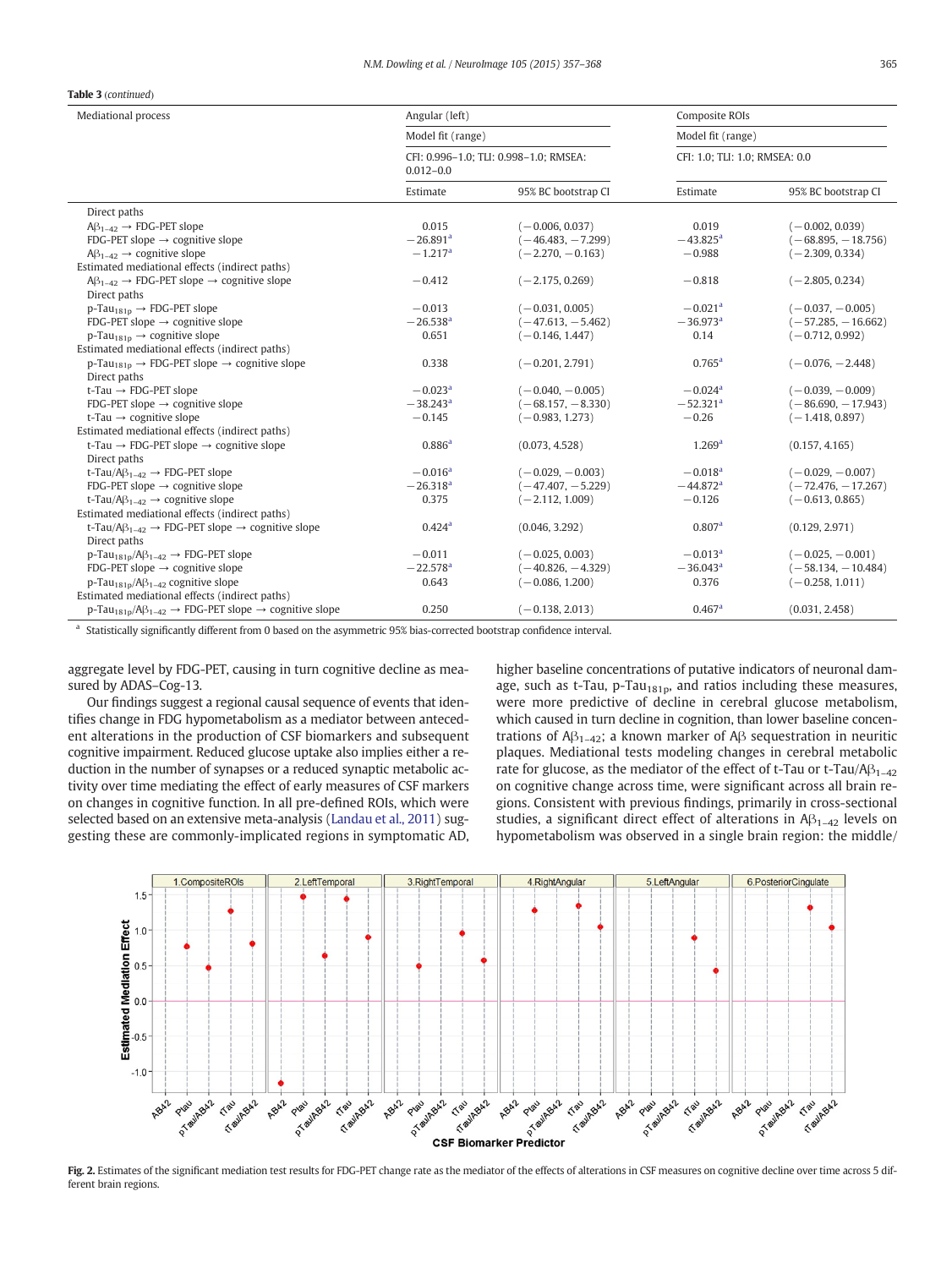inferior temporal gyrus ([Okamura et al., 1999; Petrie et al., 2009\)](#page-10-0). Similarly, after including cerebral glucose uptake as a mediator in the causal path, the association between baseline  $AB_{1-42}$  or tau-related measures and cognitive decline observed in the univariate growth models became insignificant. These findings provide support for the revised temporal framework model posited by [Jack et al. \(2013\)](#page-10-0) in which reduced CSF levels of the  $AB_{1-42}$  peptide (amyloid-related biomarkers reflecting extracellular amyloid burden) may occur much earlier in the pathogenic chain of events and are thus weakly correlated with concurrent cognition, but may ultimately lead to detrimental effects on cognition. Congruent with this theory of a temporal sequence of pathological changes, we also showed that baseline markers of intra-neuronal neurofibrillary degeneration (t-Tau, p-Tau $_{181p}$ , and ratios including these biomarkers) predicted changes in brain glucose metabolism (a biomarker of neuronal function and structure) causing in turn changes in cognitive performance across time. Using an extension of the recentlyintroduced event-based model ([Fonteijn et al., 2012\)](#page-10-0) with multimodal data, but focusing on "ordering" of events rather than longitudinal mediation, [Young et al., 2014](#page-11-0) also found a sequence of events strongly placing CSF and atrophy rates before cognitive test scores.

This study examined longitudinal data from a sample representing the full range of the AD spectrum from healthy controls to mild dementia and provided new information regarding the broad temporal chain of events across the disease continuum. The study was not designed to assess relatively early or transient nonlinear signal in presymptomatic subjects. For example, some studies [\(Landau et al., 2012\)](#page-10-0) have shown a greater association between Aβ deposition and cognitive decline in CN individuals than in individuals at later stages of the disease for whom hypometabolism may become more prominent consequently affecting cognitive abilities. Yet, other studies suggest the presence of upregulated FDG metabolism in individuals with a positive β-amyloid PET imaging result, but cognitively normal ([Oh et al., 2014](#page-10-0)). The revised hypothetical biomarker curve model proposed by [Jack et al. \(2013\)](#page-10-0) also conveys the idea that early increases in metabolism may pre-date amyloid accumulation. To formally study such early FDG changes it would be necessary to target people who will eventually develop AD and examine their serial FDG metabolic patterns in the preclinical phase. Several ongoing projects are studying this phase and the application of the types of models we have described here to establish and test competing causality hypotheses would be of interest in that phase of the disease ([Johnson et al., 2014; Reiman et al., 2012; Villemagne et al.,](#page-10-0) [2013\)](#page-10-0).

As we have noted above, the results are highly consistent with prior work demonstrating stronger associations between cognition and taurelated pathology rather than amyloid-related pathology. Presumably this is linked to the fact that neurofibrillary tangles are intracellular and the detection of these analytes in the CSF may be from the breakdown and clearance of such affected cells. A consistently replicated finding is that a large portion of cognitively healthy older adults and people at risk harbor amyloid in the brain ([Johnson et al., 2014; Villemagne](#page-10-0) [et al., 2013](#page-10-0)). In a recent study of brain banked cases, [Perez-Nievas](#page-11-0) [et al. \(2013\)](#page-11-0) showed that compared to AD, cognitively normal but amyloid harboring control brains were more likely to have diffuse rather than neuritic plaques, less inflammation and microglial activation, fewer neurofibrillary tangles, and more neurons and synapses. These and other studies [\(Niedowicz et al., 2012\)](#page-10-0) suggest that this type of amyloid formation may be predictive of subsequent neurofibrillary pathology and eventual neurometabolic decline. However, CSF amyloid analytes and amyloid imaging are not sufficiently sensitive to dissociate benign from toxic amyloid formations accruing in the brain. Tau imaging with PET [\(Chien et al., 2014; Okamura et al., 2014; Xia et al., 2013](#page-10-0)) is a new technique that can be done serially over time in individual patients. While, like amyloid biomarkers, the specificity to the various tau forms has not been established, such methods will likely be helpful in characterizing the accumulation and spread of fibrillary tau-related pathology in the development of AD.

This study has some limitations that should be noted. The ADNI sample used in the analysis had a larger ApoE ε4 prevalence rate (55%) than the total study population (48%). Previous research ([Reiman et al., 2001,](#page-11-0) [1996; Small et al., 2000](#page-11-0)) has demonstrated a link between ApoE ε4 carriers and lower cerebral glucose metabolism as compared to ApoE ε4 non-carriers. Higher prevalence increases positive predictive value and the interpretation of findings should take into account the characteristics of the sample. It is also possible that there are other variables not measured in the present study that may be causally affecting both the brain glucose metabolism mediator and the longitudinal cognitive outcome even after conditioning on the covariates we controlled for [\(Imai et al., 2010](#page-10-0)). Limitations inherent to observational studies curb the ability to infer causality with the certainty of randomized or experimental designs. Sequential tests of different predictors of the mediator theory set forth in the present study (e.g., tau and amyloid imaging as described above; structural measures, such as hippocampal volume and other measures of atrophy; genetic profiles of resilience genes and susceptibility genes; markers of microglial-mediated inflammation in the brain, such as YKL-40 or plasma-based markers) may be necessary to strengthen the results of the analysis. A natural extension of this study would include a third growth process representing the longitudinal effect of changes in CSF biomarker predictors on FDG uptake changes as a mediator and cognitive changes as the outcome. To minimize issues related to "concurrent causation" and test a hypothesis of a "temporal sequence of events," a better design would include longitudinal CSF biomarkers collected prior to the serial FDG-PET evaluations and repeated cognitive assessments after the collection of PET imaging biomarkers using time intervals that allow for the evolution of clinically meaningful disease-associated events, which, of course, may vary according to disease status. Still, advanced causal inference models may also be required to increase the evidence of a true causal mediation [\(Imai et al., 2010; Jo, 2008](#page-10-0)). However, despite the outlined study design limitations, the results of the present mediation analysis examining simultaneously the effect of change processes in the mediator (FDG-PET) on changes in cognition (ADAS–Cog-13) do provide information that can be utilized to increase the evidence for causal inference. Other modeling approaches using statistical machine learning techniques showing promise in optimizing classification and regression performance with multimodal baseline and longitudinal data (see, for example, Zhang & Zheng, 2012) may also be further explored to test hypotheses of temporal sequence of events in disease progression. More longitudinal studies and appropriate modeling approaches are required, as well as relevant clinical information, to examine and validate hypothesized mediational relationships explaining the complex sequence of events leading to neurodegeneration in AD.

#### **Disclosures**

There were no actual or potential conflicts of interest for any of the authors.

# Acknowledgments

Data collection and sharing for this project were funded by the Alzheimer's Disease Neuroimaging Initiative (ADNI) (National Institutes of Health Grant U01 AG024904) and DOD ADNI (Department of Defense award number W81XWH-12-2-0012). ADNI is funded by the National Institute on Aging, the National Institute of Biomedical Imaging and Bioengineering, and through generous contributions from the following: Alzheimer's Association; Alzheimer's Drug Discovery Foundation; Araclon Biotech; BioClinica, Inc.; Biogen Idec Inc.; Bristol-Myers Squibb Company; Eisai Inc.; Elan Pharmaceuticals, Inc.; Eli Lilly and Company; EuroImmun; F. Hoffmann-La Roche Ltd and its affiliated company Genentech, Inc.; Fujirebio; GE Healthcare;; IXICO Ltd.; Janssen Alzheimer Immunotherapy Research & Development, LLC.; Johnson & Johnson Pharmaceutical Research & Development LLC.; Medpace, Inc.;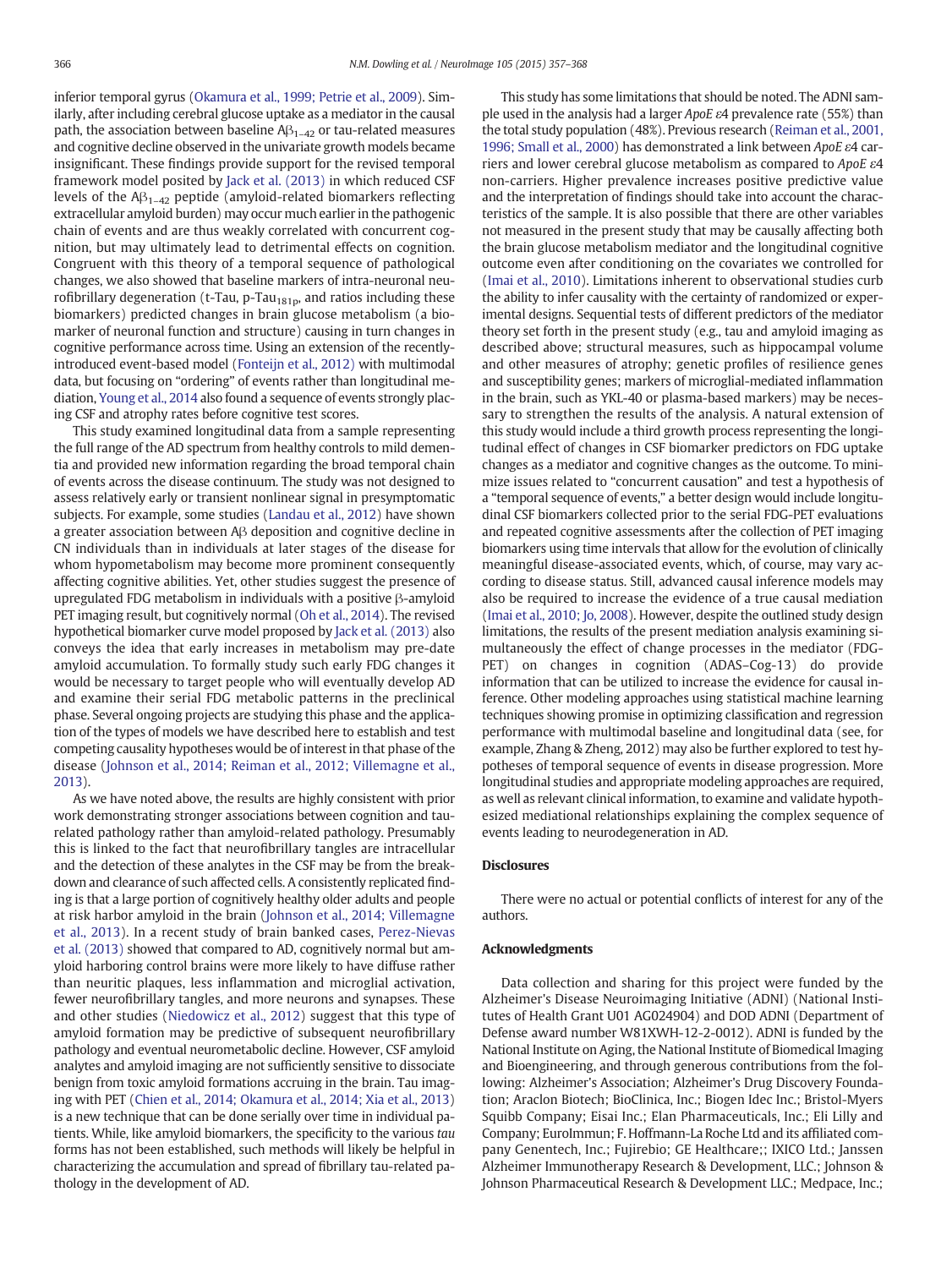<span id="page-10-0"></span>Merck & Co., Inc.; Meso Scale Diagnostics, LLC.; NeuroRx Research; Neurotrack Technologies; Novartis Pharmaceuticals Corporation; Pfizer Inc.; Piramal Imaging; Servier; Synarc Inc.; and Takeda Pharmaceutical Company. The Canadian Institutes of Health Research is providing funds to support ADNI clinical sites in Canada. Private sector contributions are facilitated by the Foundation for the National Institutes of Health [\(www.fnih.org\)](http://www.fnih.org). The grantee organization is the Northern California Institute for Research and Education, and the study is coordinated by the Alzheimer's Disease Cooperative Study at the University of California, San Diego. ADNI data are disseminated by the Laboratory for Neuro Imaging at the University of Southern California.

This research also was partially supported by a grant from the Alzheimer's Association (NIRG-12-242799, Dowling) and the National Institutes of Health (NIH-AG021155, Johnson).

# Appendix A. Supplementary data

Supplementary data to this article can be found online at [http://dx.](http://dx.doi.org/10.1016/j.neuroimage.2014.10.050) [doi.org/10.1016/j.neuroimage.2014.10.050.](http://dx.doi.org/10.1016/j.neuroimage.2014.10.050)

#### References

- Arlt, S., Brassen, S., Jahn, H., Wilke, F., Eichenlaub, M., Apostolova, I., Buchert, R., 2009. [As](http://refhub.elsevier.com/S1053-8119(14)00876-3/rf0010)[sociation between FDG uptake, CSF biomarkers and cognitive performance in pa](http://refhub.elsevier.com/S1053-8119(14)00876-3/rf0010)[tients with probable Alzheimer's disease. European Journal of Nuclear Medicine](http://refhub.elsevier.com/S1053-8119(14)00876-3/rf0010) [and Molecular Imaging 36, 1090](http://refhub.elsevier.com/S1053-8119(14)00876-3/rf0010)–1100.
- Bentler, P.M., Bonett, D.G., 1980. Signifi[cance tests and goodness of](http://refhub.elsevier.com/S1053-8119(14)00876-3/rf0015) fit in the analysis of [covariance structures. Psychological Bulletin 88, 588](http://refhub.elsevier.com/S1053-8119(14)00876-3/rf0015)–606.
- Browne, M.W., Cudeck, R., 1993. Alternative Ways of Assessing Model Fit. In: Bollen, K., Long, [J. \(Eds.\), Testing Structural Equation Models. Sage, Newbury Park, CA, pp. 136](http://refhub.elsevier.com/S1053-8119(14)00876-3/rf0020)–162.
- Cheong, J., MacKinnon, D.P., Khoo, S.T., 2003. [Investigation of meditational process using](http://refhub.elsevier.com/S1053-8119(14)00876-3/rf0030) [parallel process latent growth curve modeling. Structural Equation Modeling 10,](http://refhub.elsevier.com/S1053-8119(14)00876-3/rf0030) [238](http://refhub.elsevier.com/S1053-8119(14)00876-3/rf0030)–262.
- Chien, D.T., Szardenings, A.K., Bahri, S., Walsh, J.C., Mu, F., Xia, C., Kolb, H.C., 2014. [Early](http://refhub.elsevier.com/S1053-8119(14)00876-3/rf0035) [clinical PET imaging results with the novel PHF-tau radioligand \[F18\]-T808. Journal](http://refhub.elsevier.com/S1053-8119(14)00876-3/rf0035) [of Alzheimer's Disease 38, 171](http://refhub.elsevier.com/S1053-8119(14)00876-3/rf0035)–184.
- Choo, I.H., Ni, R., Schöll, M., Wall, A., Almkvist, O., Nordberg, A., 2013. [Combination of 18F-](http://refhub.elsevier.com/S1053-8119(14)00876-3/rf0040)FDG PET and cerebrospinal fl[uid biomarkers as a better predictor of the progression](http://refhub.elsevier.com/S1053-8119(14)00876-3/rf0040) [to Alzheimer's disease in mild cognitive impairment patients. Journal of Alzheimer's](http://refhub.elsevier.com/S1053-8119(14)00876-3/rf0040) [Disease 33, 929](http://refhub.elsevier.com/S1053-8119(14)00876-3/rf0040)–939.
- Craig-Schapiro, R., Perrin, R.J., Roe, C.M., Xiong, C., Carter, D., Cairns, N.J., Holtzman, D.M., 2010. YKL-40: a novel prognostic fl[uid biomarker for preclinical Alzheimer's disease.](http://refhub.elsevier.com/S1053-8119(14)00876-3/rf0045) [Biological Psychiatry 68, 903](http://refhub.elsevier.com/S1053-8119(14)00876-3/rf0045)–912.
- De Leon, M.J., Convit, A., Wolf, O.T., Tarshish, C.Y., DeSanti, S., Rusinek, H., Fowler, J., 2001. [Prediction of cognitive decline in normal elderly subjects with 2-\[\(18\)F\]](http://refhub.elsevier.com/S1053-8119(14)00876-3/rf0355)fluoro-2 [deoxy-D-glucose/positron-emission tomography \(FDG/PET\). Proceedings of the Na](http://refhub.elsevier.com/S1053-8119(14)00876-3/rf0355)[tional Academy of Sciences of the United States of America 98, 10966](http://refhub.elsevier.com/S1053-8119(14)00876-3/rf0355)–10971.
- de Leon, M.J., DeSanti, S., Zinkowski, R., Mehta, P.D., Pratico, D., Segal, S., Davies, P., 2006. [Longitudinal CSF and MRI biomarkers improve the diagnosis of mild cognitive im](http://refhub.elsevier.com/S1053-8119(14)00876-3/rf0050)[pairment. Neurobiology of Aging 27, 394](http://refhub.elsevier.com/S1053-8119(14)00876-3/rf0050)–401.
- Drzezga, A., Becker, A., Van Dijk, K., Sreenivasan, A., Talukdar, T., Sullivan, C., Putcha, D., 2011. [Neuronal dysfunction and disconnection of cortical hubs in non-demented sub](http://refhub.elsevier.com/S1053-8119(14)00876-3/rf0055)[jects with elevated amyloid burden. Brain 134, 1635](http://refhub.elsevier.com/S1053-8119(14)00876-3/rf0055)–1646.
- Efron, B., Tibshirani, R.J., 1993. [An introduction to the bootstrap. Chapman & Hall, New](http://refhub.elsevier.com/S1053-8119(14)00876-3/rf9000) [York, NY](http://refhub.elsevier.com/S1053-8119(14)00876-3/rf9000).
- Fagan, A.M., Roe, C.M., Xiong, C., Mintun, M.A., Morris, J.C., Holtzman, D.M., 2007. [Cerebro](http://refhub.elsevier.com/S1053-8119(14)00876-3/rf0065)spinal fl[uid tau/beta-amyloid\(42\) ratio as a prediction of cognitive decline in](http://refhub.elsevier.com/S1053-8119(14)00876-3/rf0065) [nondemented older adults. Archives of Neurology 64, 343](http://refhub.elsevier.com/S1053-8119(14)00876-3/rf0065)–349.
- Fellgiebel, A., Siessmeier, T., Scheurich, A., Winterer, G., Bartenstein, P., Schmidt, L.G., Müller, M.J., 2004. [Association of elevated phospho-tau levels with Alzheimer](http://refhub.elsevier.com/S1053-8119(14)00876-3/rf0070)typical 18F-fl[uoro-2-deoxy-D-glucose positron emission tomography](http://refhub.elsevier.com/S1053-8119(14)00876-3/rf0070) findings in pa[tients with mild cognitive impairment. Biological Psychiatry 56, 279](http://refhub.elsevier.com/S1053-8119(14)00876-3/rf0070)–283.
- Fellgiebel, A., Scheurich, A., Bartenstein, P., Muller, M.J., 2007. [FDG-PET and CSF phospho](http://refhub.elsevier.com/S1053-8119(14)00876-3/rf0075)[tau for prediction of cognitive decline in mild cognitive impairment. Psychiatry Re](http://refhub.elsevier.com/S1053-8119(14)00876-3/rf0075)[search 155, 167](http://refhub.elsevier.com/S1053-8119(14)00876-3/rf0075)–171.
- Folstein, M.F., Folstein, S.E., McHugh, P.R., 1975. [Mini-mental state: a practical method for](http://refhub.elsevier.com/S1053-8119(14)00876-3/rf0080) [grading the cognitive state of patients for the clinician. Journal of Psychiatric Research](http://refhub.elsevier.com/S1053-8119(14)00876-3/rf0080) [12, 189](http://refhub.elsevier.com/S1053-8119(14)00876-3/rf0080)–198.
- Fonteijn, H.M., Modat, M., Clarkson, M.J., Barnes, J., Lehmann, M., Hobbs, N.Z., Scahill, R.I., Tabrizi, S.J., Ourselin, S., Fox, N.C., Alexander, D.C., 2012. [An event-based model for](http://refhub.elsevier.com/S1053-8119(14)00876-3/rf8000) [disease progression and its application in familial Alzheimer](http://refhub.elsevier.com/S1053-8119(14)00876-3/rf8000)'s disease and [Huntington's disease. Neuroimage 60, 1880](http://refhub.elsevier.com/S1053-8119(14)00876-3/rf8000)–1889.
- Hansson, O., Zetterberg, H., Buchhave, P., Londos, E., Blennow, K., Minthon, L., 2006. [Asso](http://refhub.elsevier.com/S1053-8119(14)00876-3/rf0085)[ciation between CSF biomarkers and incipient Alzheimer's disease in patients with](http://refhub.elsevier.com/S1053-8119(14)00876-3/rf0085) [mild cognitive impairment: a follow-up study. Lancet Neurology 5, 228](http://refhub.elsevier.com/S1053-8119(14)00876-3/rf0085)–234.
- Herholz, K., 2003. [PET studies in dementia. Annals of Nuclear Medicine 17, 79](http://refhub.elsevier.com/S1053-8119(14)00876-3/rf0090)–89. Horn, J.L., McArdle, J.J., 1992. [A practical and theoretical to measurement invariance in](http://refhub.elsevier.com/S1053-8119(14)00876-3/rf0095)
	- [aging research. Experimental Aging Research 18, 117](http://refhub.elsevier.com/S1053-8119(14)00876-3/rf0095)–144.
- Hu, L.T., Bentler, P., 1995. Evaluating model fi[t. In: Hoyle, R.H. \(Ed.\), Structural Equation](http://refhub.elsevier.com/S1053-8119(14)00876-3/rf3500) [Modeling. Concepts, Issues, and Applications. Sage, London, pp. 76](http://refhub.elsevier.com/S1053-8119(14)00876-3/rf3500)–99.
- Hunt, A., Schonknecht, P., Henze, M., Toro, P., Haberkorn, U., Schroder, J., 2006. [CSF](http://refhub.elsevier.com/S1053-8119(14)00876-3/rf0100) [tau protein and FDG PET in patients with aging-associated cognitive decline](http://refhub.elsevier.com/S1053-8119(14)00876-3/rf0100) [and Alzheimer's disease. Neuropsychiatric Disease and Treatment 2, 207](http://refhub.elsevier.com/S1053-8119(14)00876-3/rf0100)–212.
- Imai, K., Keele, L., Tingley, D., 2010. [A general approach to causal mediation analysis. Psy](http://refhub.elsevier.com/S1053-8119(14)00876-3/rf0105)[chological Methods 15, 309](http://refhub.elsevier.com/S1053-8119(14)00876-3/rf0105)–334.
- Jack Jr., C.R., Knopman, D.S., Jagust, W.J., Petersen, R.C., Weiner, M.W., Aisen, P.S., Trojanowski, J.Q., 2013. [Tracking pathophysiological processes in Alzheimer's](http://refhub.elsevier.com/S1053-8119(14)00876-3/rf0110) [disease: an updated hypothetical model of dynamic biomarkers. Lancet Neurol](http://refhub.elsevier.com/S1053-8119(14)00876-3/rf0110)[ogy 12, 207](http://refhub.elsevier.com/S1053-8119(14)00876-3/rf0110)–216.
- Jagust, W.J., Gitcho, A., Sun, F., Kuczynski, B., Mungas, D., Haan, M., 2006. [Brain imaging ev](http://refhub.elsevier.com/S1053-8119(14)00876-3/rf0115)[idence of preclinical Alzheimer's disease in normal aging. Annals of Neurology 59,](http://refhub.elsevier.com/S1053-8119(14)00876-3/rf0115) [673](http://refhub.elsevier.com/S1053-8119(14)00876-3/rf0115)–681.
- Jagust, W.J., Landau, S.M., Shaw, L.M., Trojanowski, J.Q., Koeppe, R.A., Reiman, E.M., Mathis, C.A., 2009. [Relationships between biomarkers in aging and dementia. Neurology 73,](http://refhub.elsevier.com/S1053-8119(14)00876-3/rf0120) [1193](http://refhub.elsevier.com/S1053-8119(14)00876-3/rf0120)–1199.
- Jagust, W.J., Bandy, D., Chen, K., Foster, N.L., Landau, S.M., Mathis, C.A., Koeppe, R.A., 2010. [The Alzheimer's disease neuroimaging initiative positron emission tomography core.](http://refhub.elsevier.com/S1053-8119(14)00876-3/rf0125) [Alzheimer's & Dementia: the journal of the Alzheimer's Association 6, 221](http://refhub.elsevier.com/S1053-8119(14)00876-3/rf0125)–229.
- Jo, B., 2008. [Causal inference in randomized experiments with mediational processes. Psy](http://refhub.elsevier.com/S1053-8119(14)00876-3/rf0130)[chological Methods 13, 314](http://refhub.elsevier.com/S1053-8119(14)00876-3/rf0130)–336.
- Johnson, S.C., Christian, B.T., Okonkwo, O.C., Oh, J.M., Harding, S., Xu, G., Sager, M.A., 2014. [Amyloid burden and neural function in people at risk for Alzheimer's disease. Neuro](http://refhub.elsevier.com/S1053-8119(14)00876-3/rf0135)[biology of Aging 35, 576](http://refhub.elsevier.com/S1053-8119(14)00876-3/rf0135)–584.
- Joshi, A., Koeppe, R.A., Fessler, J.A., 2009. [Reducing between scanner differences in multi](http://refhub.elsevier.com/S1053-8119(14)00876-3/rf0140)[center PET studies. NeuroImage 46, 154](http://refhub.elsevier.com/S1053-8119(14)00876-3/rf0140)–159.
- Kilian, L., 1998. Small-sample Confi[dence Intervals for Impulse Response Functions. Re](http://refhub.elsevier.com/S1053-8119(14)00876-3/rf2500)[view of Economics and Statistics 80, 218](http://refhub.elsevier.com/S1053-8119(14)00876-3/rf2500)–230.
- Landau, S.M., Harvey, D., Madison, C.M., Reiman, E.M., Foster, N.L., Aisen, P.S., Jagust, W.J., 2010. [Comparing predictors of conversion and decline in mild cognitive impairment.](http://refhub.elsevier.com/S1053-8119(14)00876-3/rf0145) [Neurology 75, 230](http://refhub.elsevier.com/S1053-8119(14)00876-3/rf0145)–238.
- Landau, S.M., Harvey, D., Madison, C.M., Koeppe, R.A., Reiman, E.M., Foster, N.L., Jagust, W.J., 2011. [Associations between cognitive, functional, and FDG-PET measures of de](http://refhub.elsevier.com/S1053-8119(14)00876-3/rf0150)[cline in AD and MCI. Neurobiology of Aging 32, 1207](http://refhub.elsevier.com/S1053-8119(14)00876-3/rf0150)–1218.
- Landau, S.M., Mintun, M.A., Joshi, A.D., Koeppe, R.A., Petersen, R.C., Aisen, P.S., Jagust, W.J., 2012. [Amyloid deposition, hypometabolism, and longitudinal cognitive decline. An](http://refhub.elsevier.com/S1053-8119(14)00876-3/rf0155)[nals of Neurology 72, 578](http://refhub.elsevier.com/S1053-8119(14)00876-3/rf0155)–586.
- Li, G., Sokal, I., Quinn, J.F., Leverenz, J.B., Brodey, M., Schellenberg, G.D., Kaye, J.A., Montine, T.J., 2007. [CSF tau/Abeta42 ratio for increased risk of mild cognitive impairment: a](http://refhub.elsevier.com/S1053-8119(14)00876-3/rf0160) [follow-up study. Neurology 69, 631](http://refhub.elsevier.com/S1053-8119(14)00876-3/rf0160)–639.
- Lo, R.Y., Hubbard, A.E., Shaw, L.M., Trojanowski, J.Q., Petersen, R.C., Aisen, P.S., Jagust, W.J., 2011. [Longitudinal change of biomarkers in cognitive decline. Archives of Neurology](http://refhub.elsevier.com/S1053-8119(14)00876-3/rf0165) [68, 1257](http://refhub.elsevier.com/S1053-8119(14)00876-3/rf0165)–1266.
- MacKinnon, D.P., Lockwood, C.M., Williams, J., 2004. Confi[dence limits for the indirect ef](http://refhub.elsevier.com/S1053-8119(14)00876-3/rf0170)[fect: distribution of the product and resampling methods. Multivariate Behavioral Re](http://refhub.elsevier.com/S1053-8119(14)00876-3/rf0170)[search 39, 99](http://refhub.elsevier.com/S1053-8119(14)00876-3/rf0170)–128.
- McArdle, J.J., Ferrer-Caja, E., Hamagami, F., Woodcock, R.W., 2002. [Comparative longitudi](http://refhub.elsevier.com/S1053-8119(14)00876-3/rf0180)[nal structural analyses of growth and decline of multiple intellectual abilities over the](http://refhub.elsevier.com/S1053-8119(14)00876-3/rf0180) [lifespan. Developmental Psychology 38, 115](http://refhub.elsevier.com/S1053-8119(14)00876-3/rf0180)–142.
- Meredith, W., 1993. [Measurement invariance, factor analysis, and factorial invariance.](http://refhub.elsevier.com/S1053-8119(14)00876-3/rf0185) [Psychometrika 58, 525](http://refhub.elsevier.com/S1053-8119(14)00876-3/rf0185)–542.
- Meredith, W., Tisak, J., 1990. [Latent curve analysis. Psychometrika 55, 107](http://refhub.elsevier.com/S1053-8119(14)00876-3/rf4500)-122.
- Mohs, K., Rosen, W., Davis, K., 1983. [The Alzheimer's disease assessment scale: an instru](http://refhub.elsevier.com/S1053-8119(14)00876-3/rf0190)ment for assessing treatment effi[cacy. Psychopharmacology Bulletin 19, 448](http://refhub.elsevier.com/S1053-8119(14)00876-3/rf0190)–450.
- Mosconi, L., De Santi, S., Brys, M., Tsui, W.H., Pirraglia, E., Glodzik-Sobanska, L., de Leon, M.J., 2008. [Hypometabolism and altered CSF markers in normal ApoE E4 carriers](http://refhub.elsevier.com/S1053-8119(14)00876-3/rf0195) [with subjective memory complaints. Biological Psychiatry 63, 609](http://refhub.elsevier.com/S1053-8119(14)00876-3/rf0195)–618.
- Mosconi, L., Mistur, R., Switalski, R., Tsui, W.H., Glodzik, L., Brys, M., de Leon, M.J., 2009. [Longitudinal changes in brain glucose metabolism from normal cognition to patho](http://refhub.elsevier.com/S1053-8119(14)00876-3/rf0200)logically verifi[ed Alzheimer's disease. European Journal of Nuclear Medicine and Mo](http://refhub.elsevier.com/S1053-8119(14)00876-3/rf0200)[lecular Imaging 36, 811](http://refhub.elsevier.com/S1053-8119(14)00876-3/rf0200)–822.
- Mosconi, L., Berti, V., Glodzik, L., Pupi, A., De Santi, S., de Leon, M.J., 2010. [Pre-clinical de](http://refhub.elsevier.com/S1053-8119(14)00876-3/rf0205)[tection of Alzheimer's disease using FDG-PET, with or without amyloid imaging.](http://refhub.elsevier.com/S1053-8119(14)00876-3/rf0205) [Journal of Alzheimer's Disease 20, 843](http://refhub.elsevier.com/S1053-8119(14)00876-3/rf0205)–854.
- Mosconi, L., Rinne, J.O., Tsui, W.H., Murray, J., Li, Y., Glodzik, L., de Leon, M.J., 2013. [Amyloid](http://refhub.elsevier.com/S1053-8119(14)00876-3/rf0210) [and metabolic positron emission tomography imaging of cognitively normal adults](http://refhub.elsevier.com/S1053-8119(14)00876-3/rf0210) [with Alzheimer's parents. Neurobiology Aging 34, 22](http://refhub.elsevier.com/S1053-8119(14)00876-3/rf0210)–34.
- Muthén, B., Asparouhov, T., 2014. Causal effects in mediation modeling: an introduction with applications to latent variables. Structural Equation Modeling http:// dx.doi.org/[10.1080/10705511.2014.935843](http://dx.doi.org/10.1080/10705511.2014.935843) (forthcoming).
- Muthén, B.O., Curran, P.J., 1997. [General longitudinal modeling of individual differ](http://refhub.elsevier.com/S1053-8119(14)00876-3/rf0220)[ences in experimental designs: a latent](http://refhub.elsevier.com/S1053-8119(14)00876-3/rf0220) variable framework for analysis and [power estimation. Psychological Methods 2, 371](http://refhub.elsevier.com/S1053-8119(14)00876-3/rf0220)–402.
- Muthén, L.K., Muthén, B.O., 2013. [Mplus User's Guide, Seventh edition. Muthén & Muthén,](http://refhub.elsevier.com/S1053-8119(14)00876-3/rf0225) [Los Angeles, CA.](http://refhub.elsevier.com/S1053-8119(14)00876-3/rf0225)
- Niedowicz, D.M., Beckett, T.L., Matveev, S., Weidner, A.M., Baig, I., Kryscio, R.J., Murphy, M.P., 2012. [Pittsburgh compound B and the postmortem diagnosis of](http://refhub.elsevier.com/S1053-8119(14)00876-3/rf0230) [Alzheimer's disease. Annals of Neurology 72, 564](http://refhub.elsevier.com/S1053-8119(14)00876-3/rf0230)–570.
- Oh, H., Habeck, C., Madison, C., Jagust, W., 2014. [Covarying alterations in A](http://refhub.elsevier.com/S1053-8119(14)00876-3/rf0235)β deposition, [glucose metabolism, and gray matter volume in cognitively normal elderly. Human](http://refhub.elsevier.com/S1053-8119(14)00876-3/rf0235) [Brain Mapping 35, 297](http://refhub.elsevier.com/S1053-8119(14)00876-3/rf0235)–308.
- Okamura, N., Arai, H., Higuchi, M., Tashiro, M., Matsui, T., Itoh, M., Sasaki, H., 1999. Cerebrospinal fl[uid levels of amyloid beta-peptide 1](http://refhub.elsevier.com/S1053-8119(14)00876-3/rf0240)–42, but not tau have posi[tive correlation with brain glucose metabolism in humans. Neuroscience Letters](http://refhub.elsevier.com/S1053-8119(14)00876-3/rf0240) [273, 203](http://refhub.elsevier.com/S1053-8119(14)00876-3/rf0240)–207.